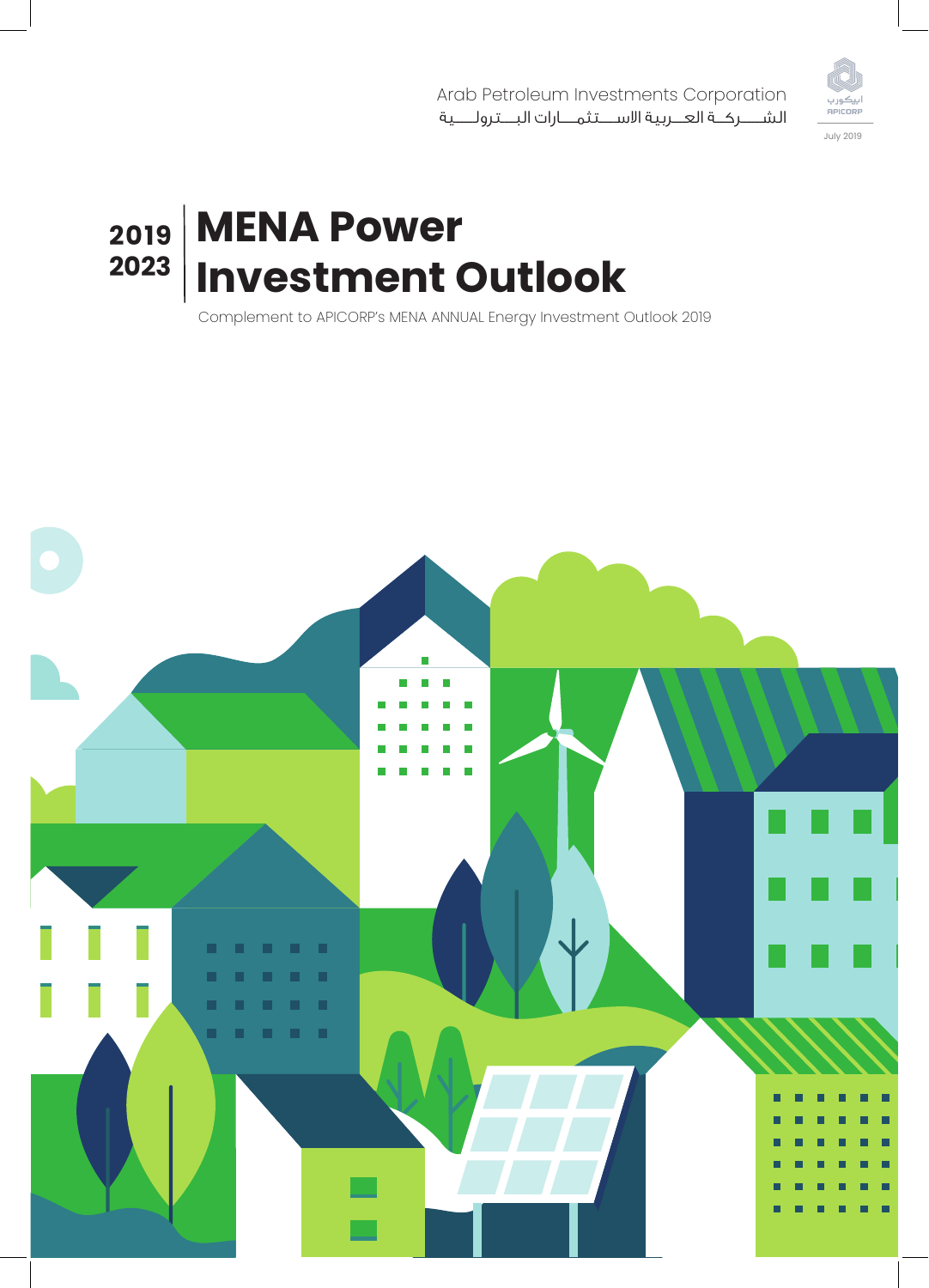

# **MENA**

Capacity still needed to meet healthy consumption and pent-up demand



Saudi Arabia Capacity additions will outstrip growth



UAE Nuclear set to boost capacity in medium term



Egypt A power sector in transition



### Iraq

Post-war catch up: Infrastructure rehabilitation as important as capacity additions



### Private Sector

The role of the private sector and financing still largely dependent on sector reforms and government guarantees



# Renewable Energy

Support for mechanisms and financing but grid investment and storage yet to be seen



Conclusion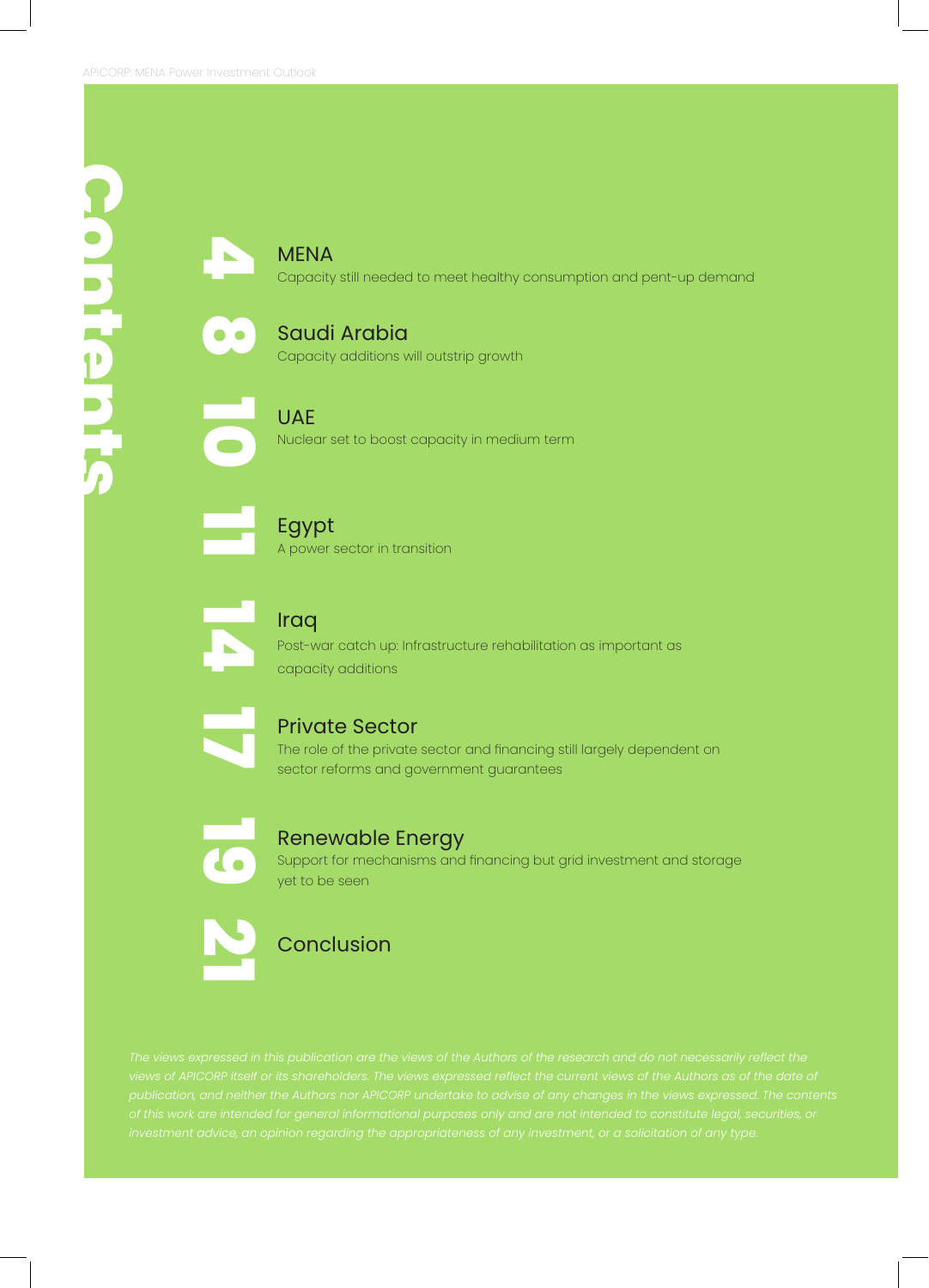# **Key Points**

- The MENA region will need to install 88GW of generation capacity over the period 2019-23. This is expected to translate into USD 142 billion for generation, and approximately<br>USD 68 billion for transmission & distribution (T&D). USD 68 billion for transmission  $\&$
- Close to 87GW of generation capacity is currently under execution, of which 74GW are due for commisioning within the next five years. This is driven by the UAE (19%), followed by Saudi Arabia (17%) and Egypt (16%) respectively. Gas-fired capacity accounts for more than threequarters of all projects under execution in Saudi Arabia, Egypt and Iraq.
- Investments in renewable energy continue to grow throughout MENA (34% of total power investments), benefitting from tailored, flexible funding mechanisms. However, many countries are likely to fall below expected targets for technical and regulatory reasons.
- Highly leveraged power projects in the region continue to be largely financed based on non-recourse or limited recourse structure, with debt-equity ratios 85:15 for lower risk profile projects backed by strong government payment guarantees.
- The private sector, critical for risk management (performance, technology, cost efficiency) and for financing, is still largely dependent on sector reforms, as the share of government investments remain high at 78%. Demand slowdown and the ensuing overbuilding are anticipated to continue in countries such as Saudi Arabia, even as the Kingdom embarks on transforming its power sector.
- More restructuring is clearly needed, but rather than full deregulation, we see more of adapting traditional business models to allow for private sector involvement in distributed or fullyowned generation and a continuation of the Single-Buyer Model for conventional centralised generation where it already exists.
- The capital intensity of the electricity sector, even for renewables given the large scale of the projects in the region and the relatively large upfront capex, calls for the maintaining of mechanisms to increase investors' confidence with the government as the backbone.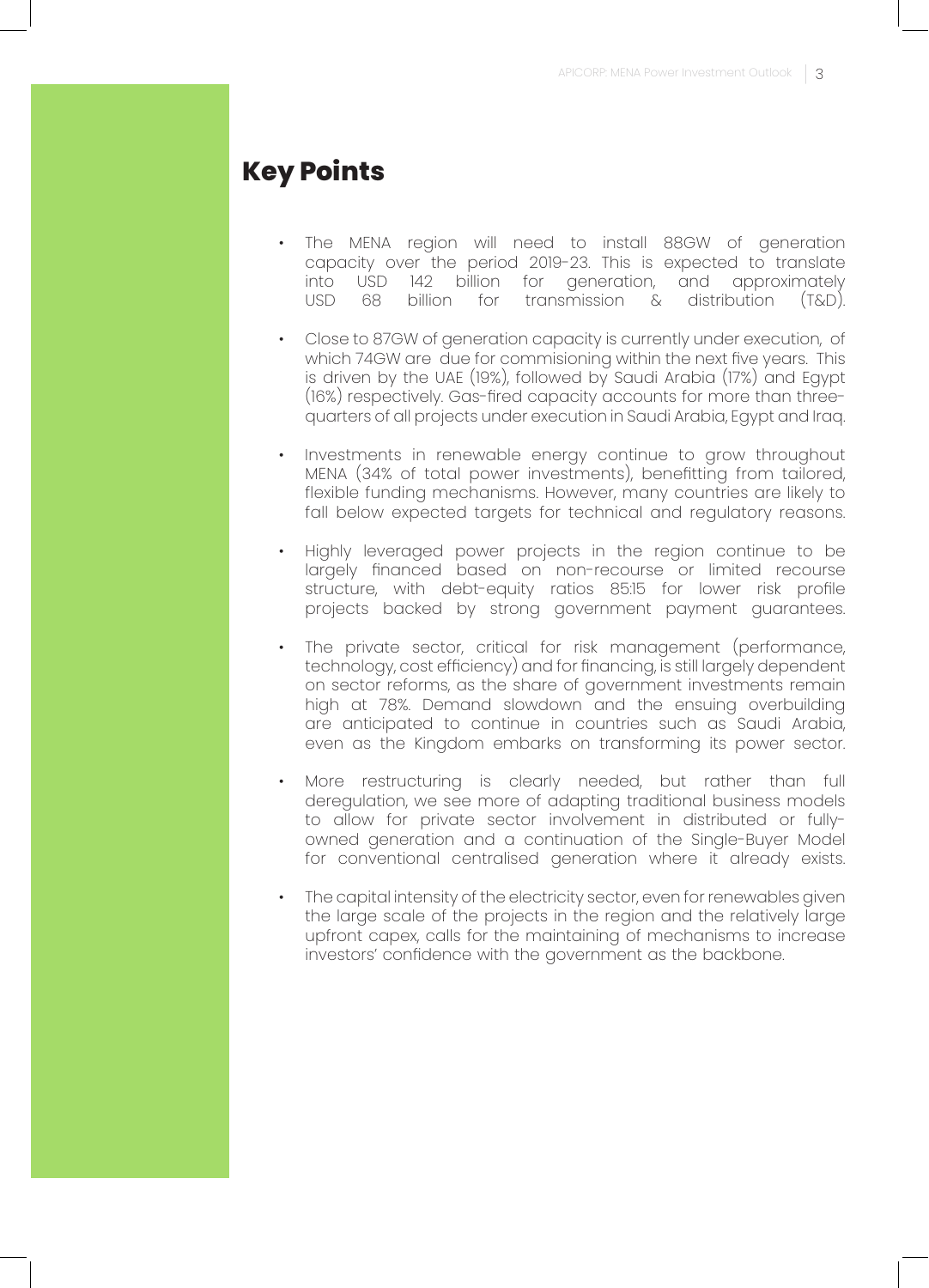### **MENA**

Capacity still needed to meet healthy consumption and pent-up demand

### **Required Capacity 2023 (GW)**

Source: APICORP



The power sector continues to evolve throughout the MENA region, driven by the need for countries to reduce demand growth, diversify their economies and create efficiencies.

Electricity consumption continues to grow rapidly despite various reform efforts. The International Monetary Fund (IMF) recently revised down its outlook for MENA GDP growth, but the latter is still expected to increase from 1.3% in 2019 to 2.8% in 2023. Over the same period, population growth rates are expected to remain healthy, averaging 1.8%.

To meet rising consumption and some pent-up demand, APICORP estimates that MENA power capacity will need to expand by an average of 4% each year between 2019 and 2023, which corresponds to additional capacity of 88GW. This would require USD 142 billion of investment in generation capacity and a further USD 68 billion for transmission and distribution (T&D). Governments have been accelerating their investment plans and APICORP estimates that 74GW of capacity is set for commissioning by 2023.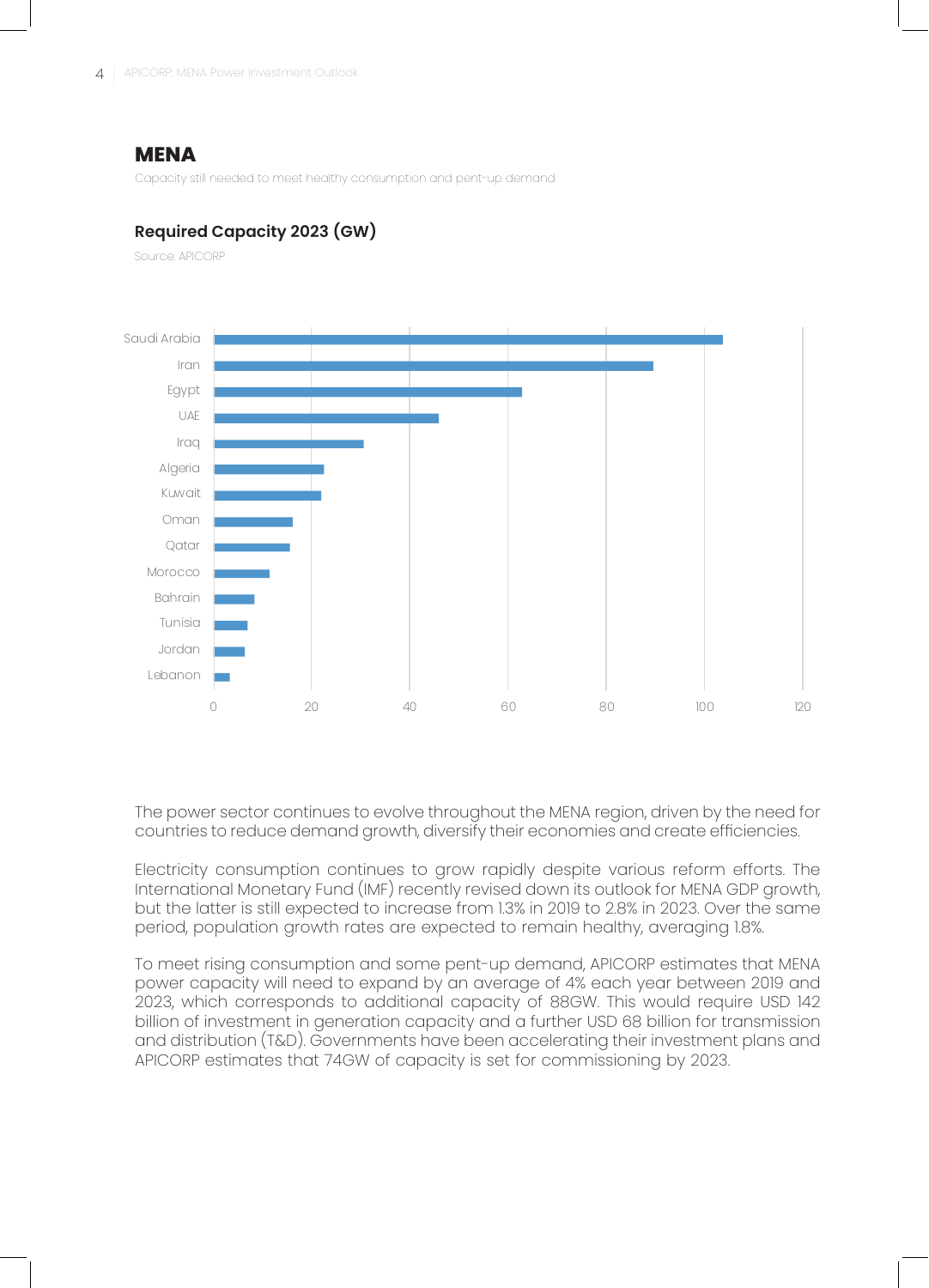Between 2019 and 2023, APICORP estimates that investments in the MENA energy sector could reach USD 1 trillion. The power sector accounts for the largest share at 36%, spurred by growing electricity demand and greater momentum for renewable energy.

Planned projects account for more than a quarter of the total energy investment USD 257 billion as countries in the region undergo various forms of energy transitions (renewables and nuclear introduction, demand-side measures, smart grids and efficiency standards and price reforms). In response to depressed oil prices and constrained government budgets, countries are prioritising their energy diversification agendas.

Renewable energy targets feature heavily in the visions of not only GCC countries, but the region at large, from as early as 2020 in Morocco and stretching as far as 2050 in the UAE. Energy reforms feature heavily in addressing runaway demand and reducing inefficiencies, with the hope that the phasing out of subsidies will reduce unproductive or unneeded consumption, alleviate fiscal pressures and promote economically-based transactions in the energy sector, including from renewables.

The issue of climate change has been gaining momentum, with global environmental and local air quality concerns being tackled through higher deployment of nonfossil fuel capacities, increased switching from oil to gas in generation and stricter efficiency standards in industry, buildings and electrical appliances.



#### **Electricity Generation in MENA (TWh)**

Source: IEA, WEO 2018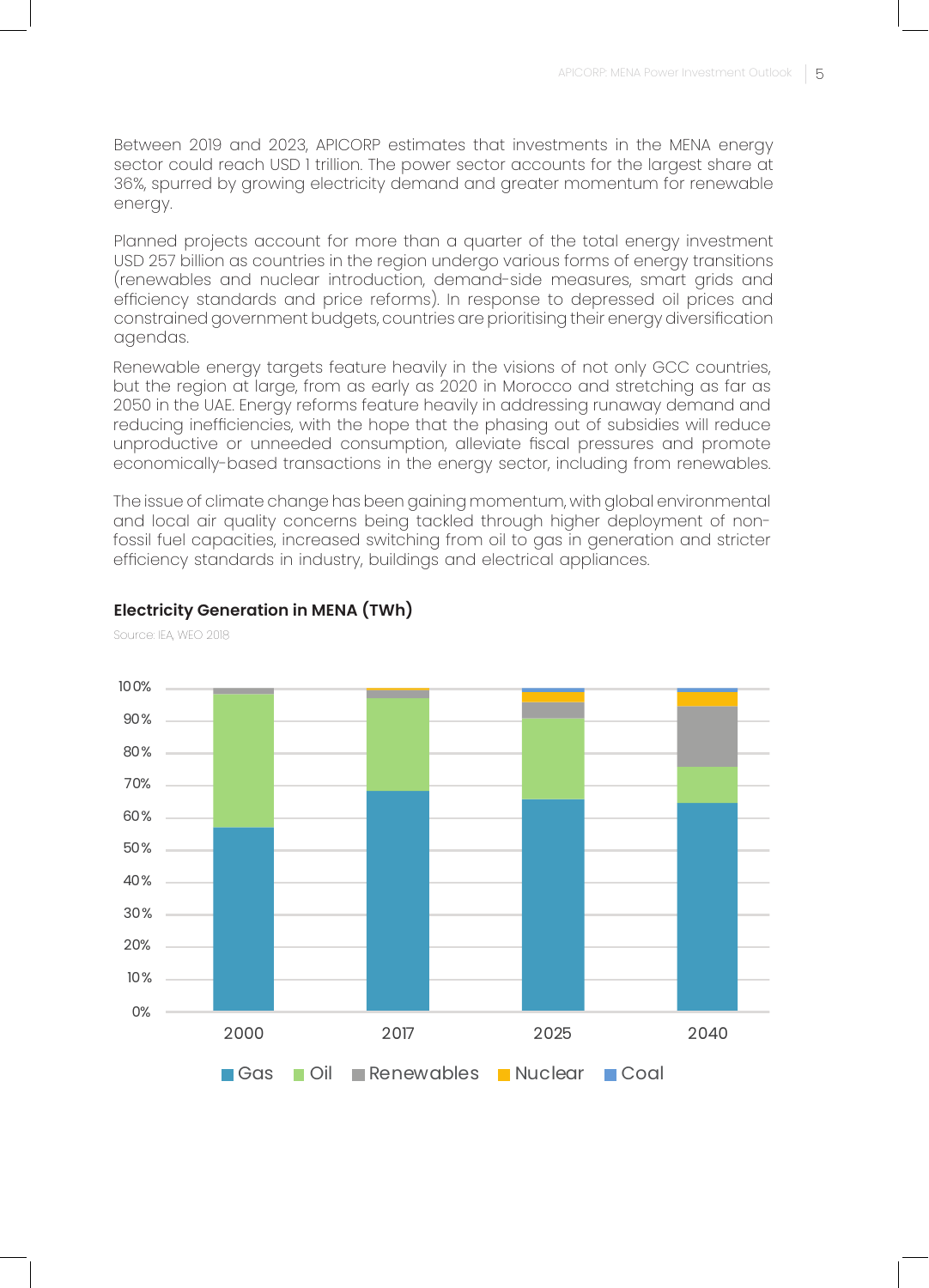Projects currently underway stand at a little over USD 90 billion, adding roughly 87GW of capacity, of which 74GW is expected to come online within the next five years. Saudi Arabia, Egypt and the UAE alone account for half the expected investments in the power sector. Renewable energy accounts for 34% of total planned and committed investments in power, compared with 22% in our 2017 outlook and 31% in 2018.

Although the increase on last year is not as significant, these levels of investment are expected to reinforce the commitment of countries to increase the share of renewable energy in their generation mix. However, the policy signals and investments required in grids and storage to accompany renewables introduction are yet to be seen.

## **Electricity demand growth to slow over the medium term leading to some overbuilding**

Between 2007 and 2017, electricity consumption in the MENA region increased by 5.6% CAGR. This was driven by rapid economic growth, industrialisation, rising income levels, high population growth rates and urbanisation; coupled with low electricity prices. The GCC was able to match this growth with proportionate capacity additions. Outside the GCC however countries have been struggling to keep up with growing demand. In both cases, the trajectory of demand growth meant that the model was unsustainable for governments, and created, in a few cases, suboptimal electricity systems.

These trends are not expected to continue and efforts to manage demand are underway. Although population growth will remain high by global standards, lower economic growth compared with historical trends will place downward pressure on demand. More efforts to reduce subsidies on electricity coupled with energy efficiency measures should slow demand growth and alleviate inefficient consumption, whilst reducing the fiscal pressure on governments.

The provision of reliable and affordable electricity remains important for governments and vital for the stability of countries. Efforts to promote energy efficiency and support the public with smarter and more responsible consumption, whilst tackling infrastructural and regulatory hurdles are equally important. Consequently APICORP expects that over the next five years, electricity demand growth will slow to around 3.8% CAGR.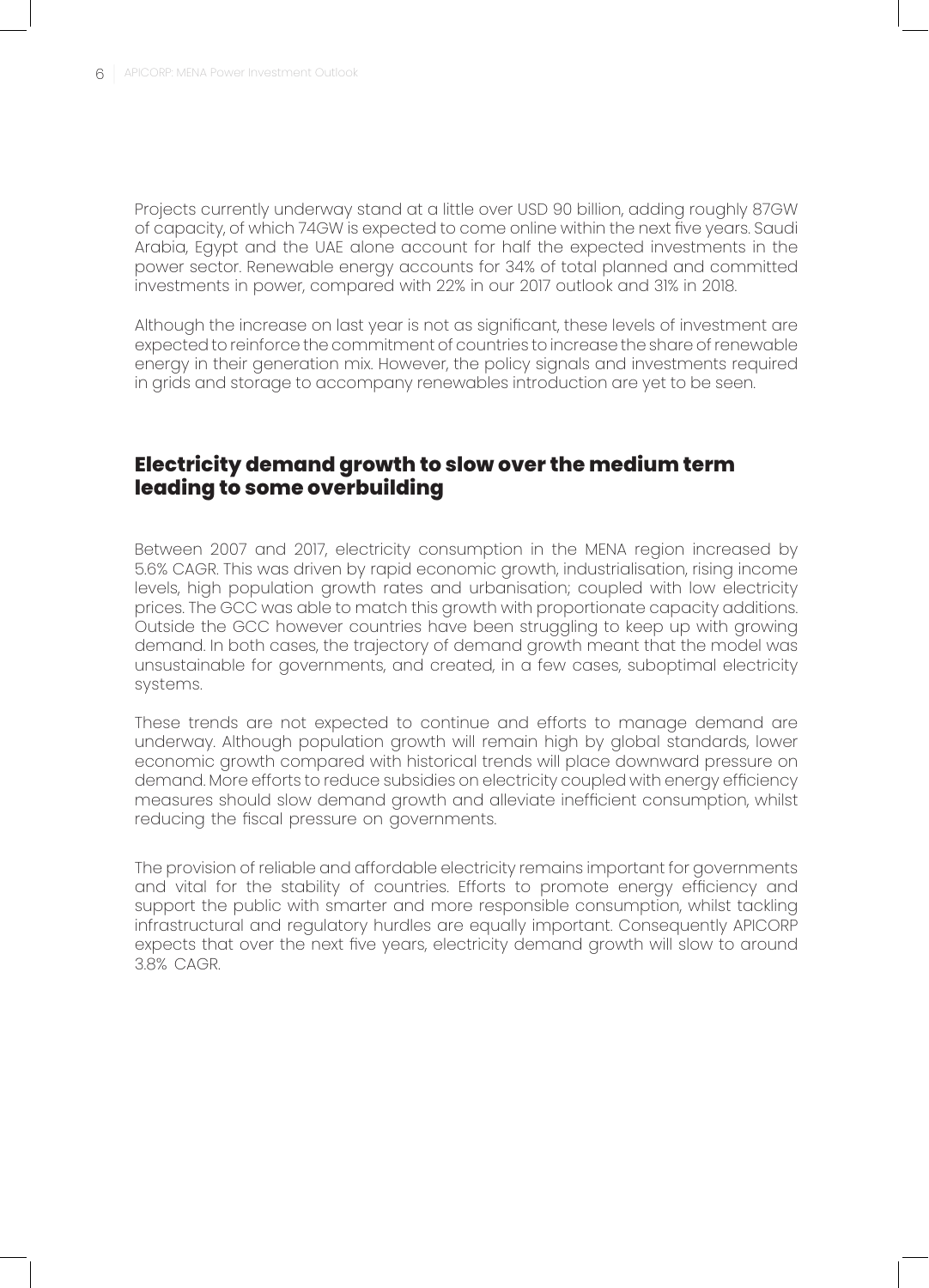

#### **MENA Historical Production (TWh)**

Source: BP Outlook

To meet the growing demand, the MENA region will require the addition of 88GW by the end of 2023. Countries in the GCC have invested in capacity additions to keep pace with summer peak demand. Even in the case of Egypt, which only five years ago experienced blackouts due to electricity shortages, is now facing overbuild. To meet these additions, the MENA region will need to invest close to USD 209 billion over the next five years, of which 32% will be in transmission and distribution.

This 20% decline on last year's APICORP outlook is driven by several factors, including lower medium-term growth forecasts, lower population growth rates and higher electricity prices. Some of the region's largest demand centres (e.g. Saudi Arabia, Iran) are anticipated to experience notable slowdowns in demand growth, while major projects due for commissioning, such as the 5.6GW Baraka nuclear plant in the UAE, will add significant capacity.

According to APICORP's estimates, close to 87GW of capacity additions are currently under execution, of which 74GW are due for commissioning within the next five years. At the same time, 36GW worth of capacity is at the planning phase, and should these materialise, it could meet the required capacity over the next five years. However, while some countries are investing in capacity to ensure reasonable reserve margins to meet peak demand; others – such as Iraq - are playing catch-up and attempting quick fixes to meet both short-term peak demand and to cater for rapidly rising demand over the medium to long term.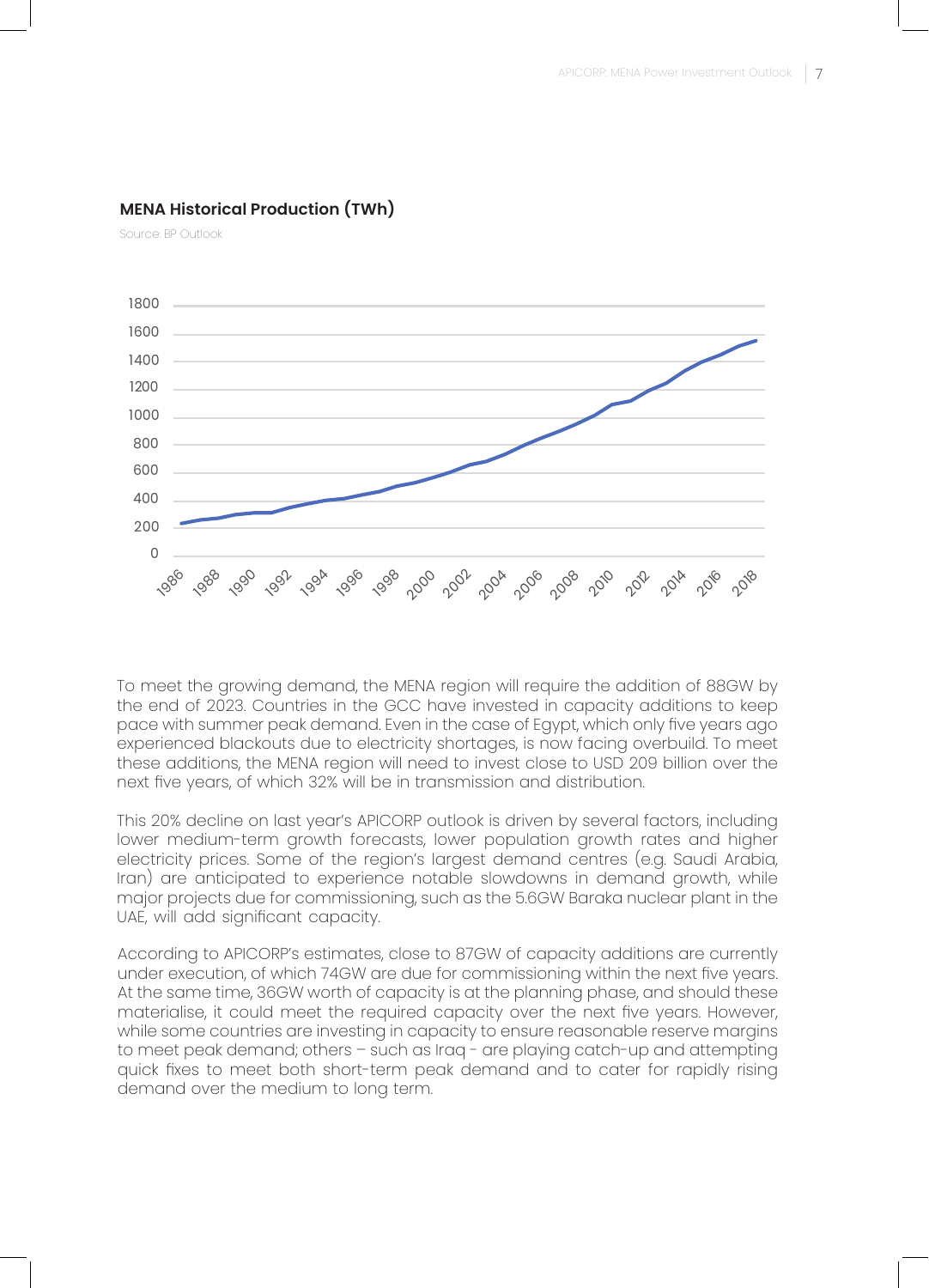

Capacity additions will outstrip growth

At the end of 2018, Saudi Arabia's installed generation capacity stood at 88.5GW, equivalent to roughly a quarter of the MENA total. Gross peak demand in 2017 was 70GW putting the country's reserve margin at a healthy 21%. Demand growth has slowed substantially following decades of rapid growth. Slowing population growth has been a major contributing factor and lower than anticipated economic growth also created downward pressure on demand for electricity.

However, the most influential factors slowing domestic demand have arguably been policy driven. Since 2016, via the Saudi Energy Efficiency Programme (SEEP), the government implemented stricter efficiency standards for building shells, space cooling and heating in electrical appliances, in addition to introducing energy intensity standards for industry.

The wider price and utility sector reforms were designed with two objectives in mind: First, to tackle demand by improving efficiency and increasing electricity prices gradually, and the second to adopt a market-oriented structure. The first wave of explicit subsidy removals had a marginal impact on demand given the already very low electricity prices. The second round of Saudi subsidy reforms announced in late 2017 did significantly increase domestic energy prices. *(See APICORP Research Vol 3. No 5 -Saudi Energy Price Reforms Getting Serious).*

Households were grouped into two consumption brackets. For residential consumption below 6,000kWh, prices were uniformed to SAR0.18/kWh, which means a substantial increase of 260% for households formerly in the 1-2000kWh consumption bracket. Unlike the first round of reforms, these increases were accompanied by a cash transfer programme under the Citizen's Account scheme to help protect the most vulnerable consumers. Residential consumption levels above 6,000kWh/month remained at SAR0.30/kWh. The substantial effect on consumer household bills thus warranted a higher demand response.

Going forward, the government communicated in the 2019 Fiscal Balance Plan an official timeline for electricity tariffs to be "reflective of supply costs based on consumed fuel prices assuming ideal efficiency". This aims to address the implicit subsidies in the utilities sector given the changes in fuel prices.

To adopt a more market-oriented structure that aims to enhance efficiency and allow for greater private sector participation, the Saudi Electricity Company (SEC), the Kingdom's largest power generator, will be broken up into four power-generating companies, one transmission company and one distribution company. This move towards a Principal-Buyer Model (PBM) represents the first step towards market liberalisation, although long overdue, there remains considerable uncertainty on the timing of these reforms.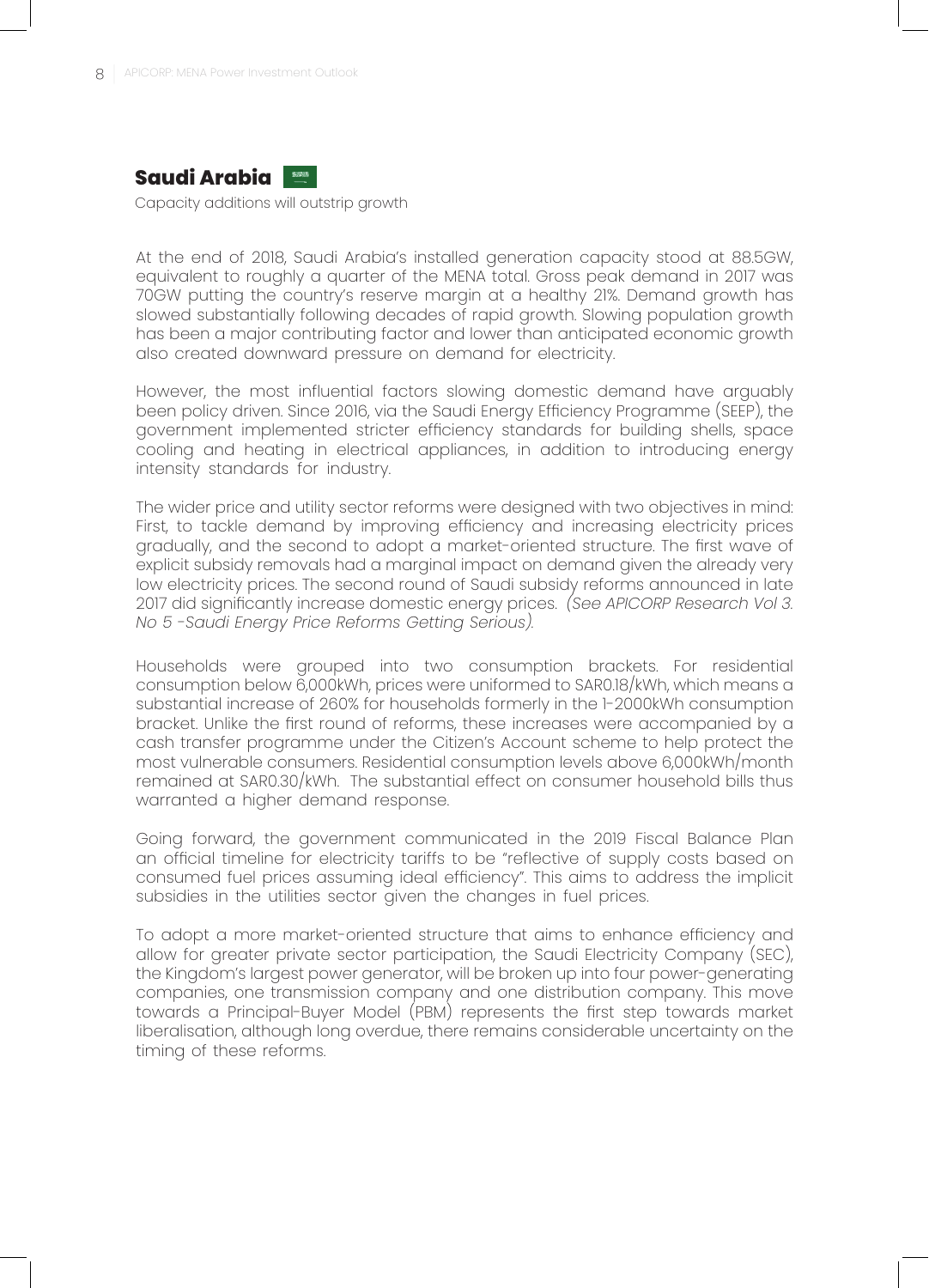### **Saudi Electricity Tariffs (SR/kWh)**

Source: KAPSARC

|                | 2014     |      | 2016     |        | 2018     |
|----------------|----------|------|----------|--------|----------|
| kWh/month      | (sR/kWh) | $\%$ | (SR/kWh) | $\%$   | (SR/kWh) |
| 1 - 2000       | 0.05     | 0%   | 0.05     | 260%   | 0.18     |
| $2001 - 4000$  | 0.1      | 0%   | 0.1      | 80%    | 0.18     |
| $4001 - 6000$  | 0.12     | 67%  | 0.2      | $-10%$ | 0.18     |
| $6001 - 7000$  | 0.15     | 100% | 0.3      | 0%     | 0.3      |
| $7001 - 8000$  | 0.2      | 50%  | 0.3      | $0\%$  | 0.3      |
| $8001 - 9000$  | 0.22     | 36%  | 0.3      | 0%     | 0.3      |
| $9001 - 10000$ | 0.24     | 25%  | 0.3      | $0\%$  | 0.3      |
| >10000         | 0.26     | 15%  | 0.3      | 0%     | 0.3      |
| Industry       |          |      | 0.18     | $0\%$  | 0.18     |
| Governmemt     |          |      | 0.32     | 0%     | 0.32     |

Despite the lower demand growth relative to historical trends, the Kingdom is expected to add 26GW by 2023. At present 13GW of capacity is under execution, of which 90% is gas-fired capacity. Saudi Arabia has ambitious plans to diversify its electricity generation mix with considerable renewable and nuclear capacity. The Kingdom is targeting 27.3GW of renewable energy by 2023 and 58.7GW by 2030, with 17GW of nuclear by 2040. There is uncertainty regarding the full execution of these nuclear plans due to institutional, regulatory, technical and industrial constraints.

As part of the Kingdom's efforts to increase efficiency in the power sector, the addition of 12GW of gas-fired plants should increase the share of gas in the generation mix, which in 2017 stood at 32%.

At present, combined cycle gas turbines (CCGT) makeup 27GW of installed capacity, second only to steam turbines. Saudi Arabia has ambitious plans to increase its gas production from 12.4 billion cubic feet per day (bcf/d) in 2017 to 23bcf/d by 2026, thus boosting sales gas output to 16.1bcf/d from 8.7bcf/d. The case for switching from oil to gas is strong, given the sizeable reserves and the higher share of liquids in generation.

#### **Major Power Projects 2019-23**

Source: MEED Projects, Apicorp

| Project (Operator)       | Capactiy | <b>Fuel</b> | Start-up |
|--------------------------|----------|-------------|----------|
|                          | (MW)     |             |          |
| Sakaka                   | 300      | Solar       | 2020     |
| Yanbu 3 (SWCC)           | 3100     | Oil         | 2020     |
| Jizan (Aramco)           | 4000     | Oil         | 2020     |
| Duba-1 (SEC IPP)         | 550      | Gas/Solar   | 2019     |
| Fadhili IPP (SEC/Aramco) | 1500     | Gas         | 2019     |
| PP14(SEC)                | 1640     | Gas         | 2019     |
| Waad Al-Shamal (SEC)     | 1390     | Gas/Solar   | 2019     |
| Total                    | 12480    |             |          |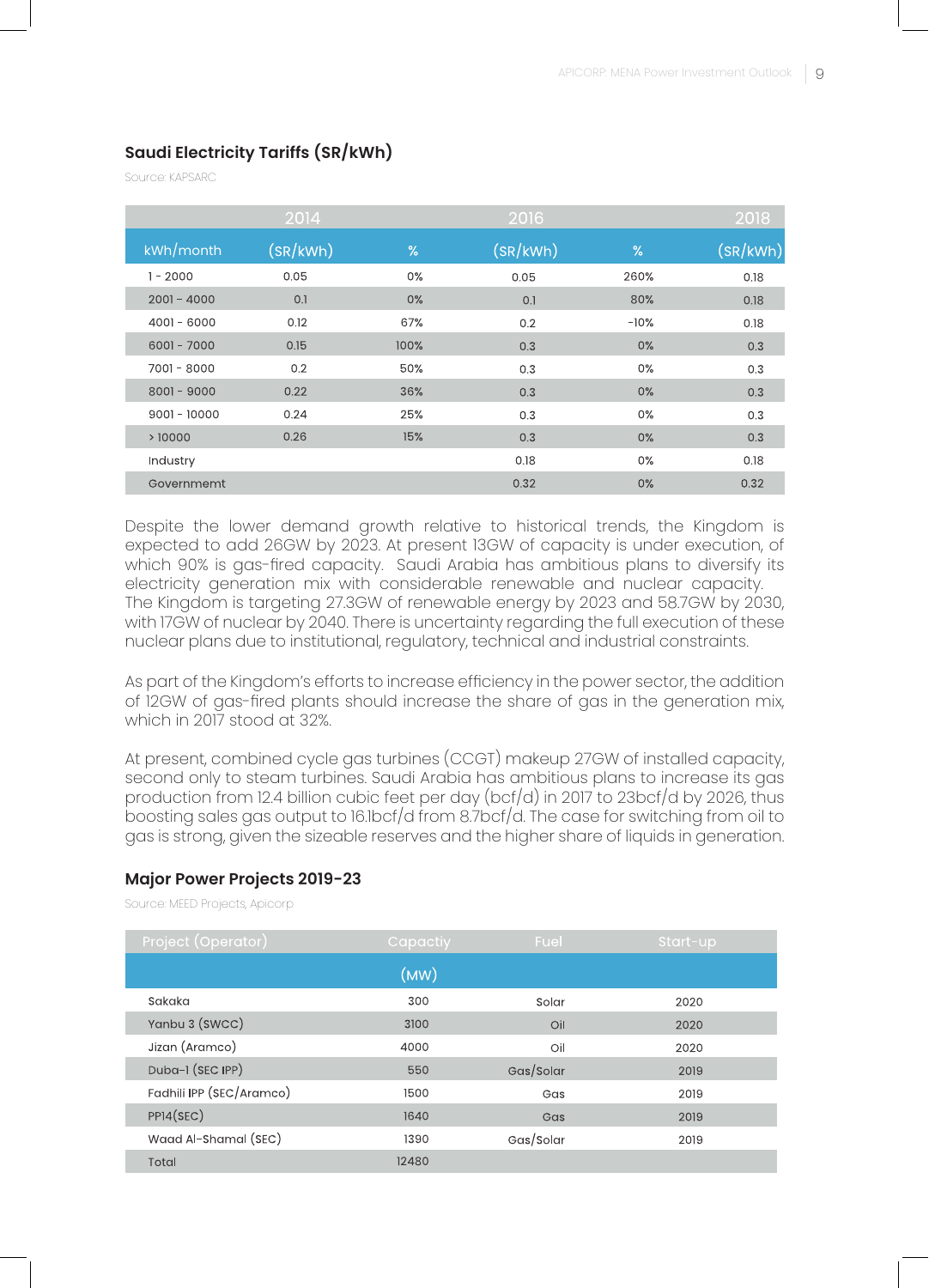

Nuclear set to boost capacity in medium term

The UAE launched its Energy Strategy 2050 back in 2017, aiming to double the contribution of clean energy in the total mix to 50% by 2050. Solar power features heavily in its plans and is expected to account for 25% of the generation mix once its USD 13.7 billion (5GW) solar park is fully commissioned in 2030. The UAE needs to invest at least USD 16.2 billion to meet the expected additional 8GW capacity requirement over the medium term. The country is pushing strongly to diversify its energy sources in the power mix; we estimate that nearly 14GW of capacity additions are already in execution.

As the only GCC state with nuclear plants under construction, the UAE nuclear programme has been dubbed a model for nuclear newcomers. Cooperation with the likes of the International Atomic Energy Agency (IAEA), and the signing of the 123 agreement or the section 123 of the U.S. Atomic Energy Act: provided the UAE with detailed guidance for developing the infrastructure needed for a nuclear power programme.

Section 123 of the U.S. Atomic Energy Act: In order for the United States to engage in significant civilian nuclear *cooperation with other countries, including the export of reactors, critical parts of reactors, and reactor fuel, it must conclude a framework agreement that meets specific requirements under Section 123 of the Atomic Energy Act (AEA).*

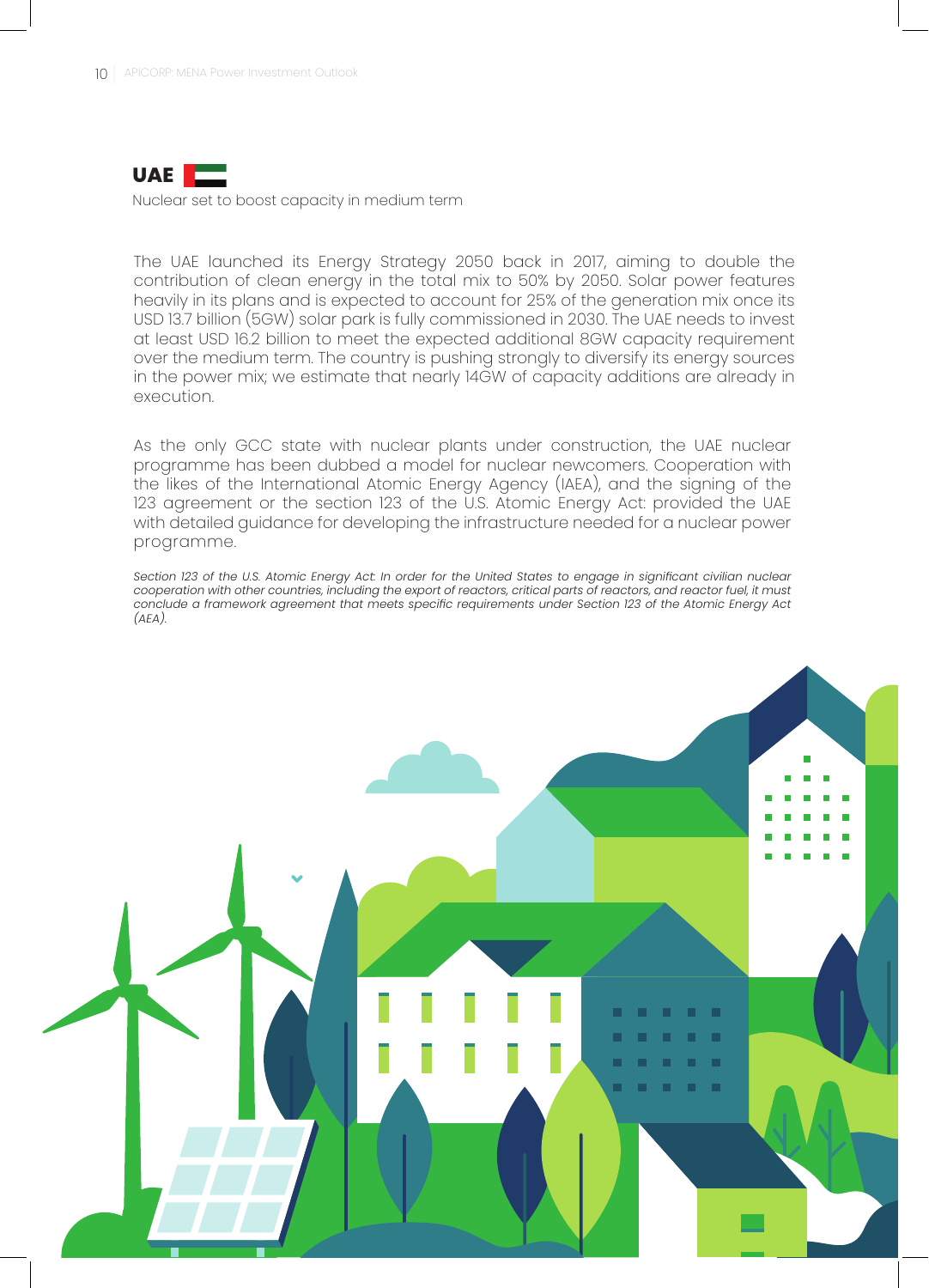Korea Electric Power Corporation is building four 1.4GW nuclear power plants at Barakah at an initial cost of USD 20 billion, with an additional USD 20 billion for the operation of the plants during their anticipated 60-year lifetime. While the expectation was for the plant to begin production immediately, licensing delayed the launch and training holdups have pushed the launch back. The UAE's Federal Authority for Nuclear Regulation (FANR) is reluctant to award the operating license to Nawah Energy Company – formed by ENEC and KEPCO to operate the plants - due its limited operational experience. The cost of the project has since surpassed USD 24 billion.



#### **Required Capacity by 2023 (GW)**



A power sector in transition

Demand for electricity grew at a rate of 4.6% CAGR between 2015 and 2017 and is expected to rise to 5.1% by 2023. In the residential sector, this is driven primarily by urbanisation and higher levels of cooling requirements. The sector faced several blackouts leading up to 2015 and has since invested heavily in additional capacity. Rapid additions meant that capacity doubled in 2017 compared with 2010 and exceeded 45GW. Whilst the installation of 20GW of thermal capacity between 2016 and 2018 led to overcapacity in the country, Egypt was able to exchange 770MW of electricity with Jordan and Libya in 2017 and announced earlier this year that it plans to deliver up to 40MW to Sudan.

We believe Egypt will need to invest USD 20 billion in power generation and a further USD 10 billion in T&D. This would increase capacity in MENA's most populous country to 63GW by 2023. According to APICORP's most recent outlook on energy investment, total planned and committed investment in Egypt's power sector dwarfed what is needed, standing at USD 59 billion, of which USD 24 billion is for projects currently under execution. Last year, Siemens and its consortium announced the completion of the world's largest combined cycle power plants in Egypt with a combined capacity of 14.4GW. APICORP estimates 12GW of generation capacity is set for commissioning by the end of 2023 with a further 11GW already in the planning phase.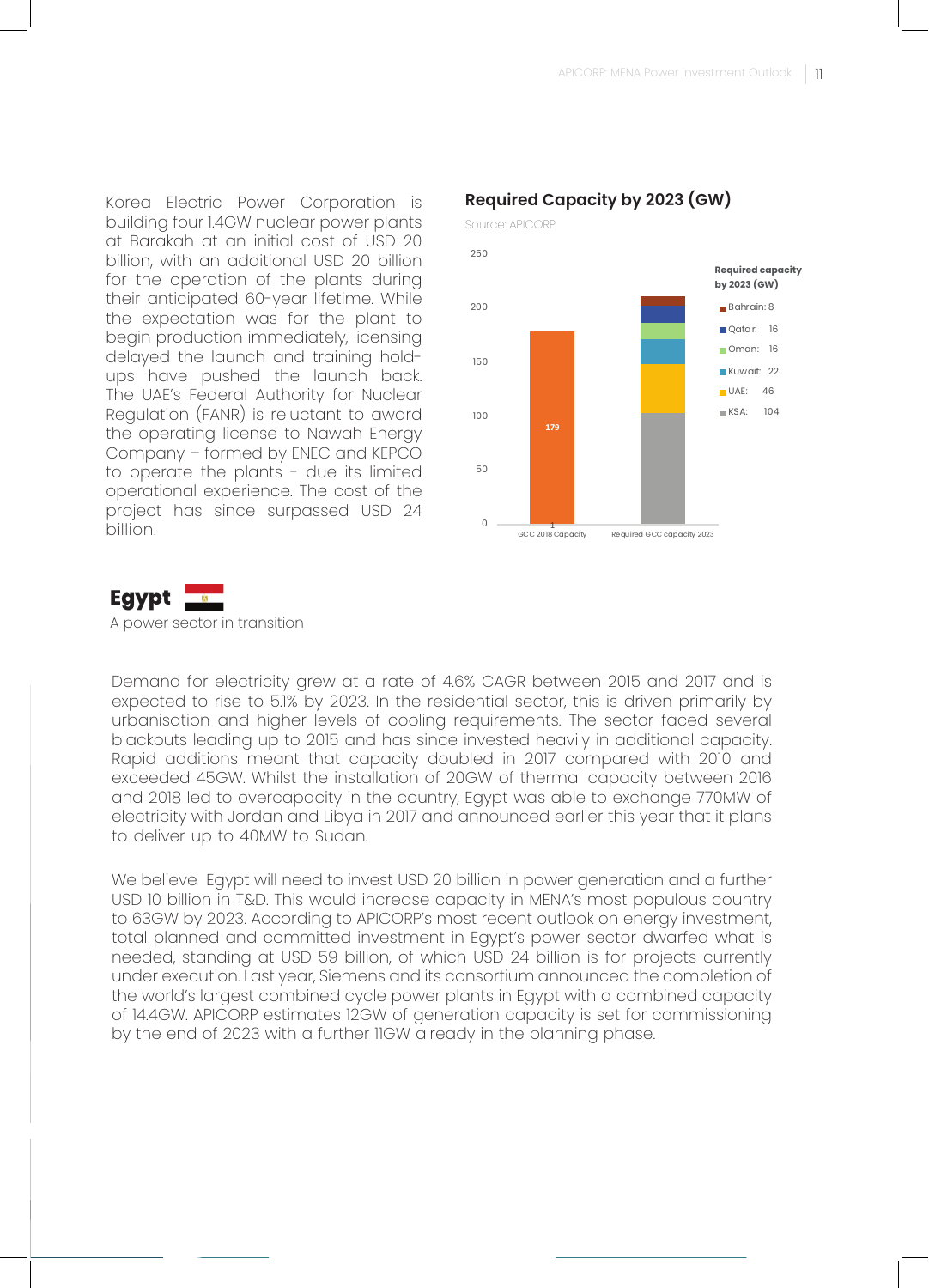#### **Installed Capacity and Power Sales Breakdown in Egypt**

Source: IHS



Approximately two-thirds of the projects in the pipeline are being developed by independent power producers (IPP), helping bolster investments in the power sector and accounting for half of the energy sector's medium-term total investments.

Subsidy reforms for cost-reflective prices for power and fuel are anticipated to strengthen financial sustainability and encourage greater energy efficiency. By 2021, the government hopes to have eliminated all electricity price subsidies.

Medium-term demand is expected to grow at a faster rate than before, reflecting a rebound in the economy, though we expect this will be dampened over the long run as energy efficiency measures are introduced.

The power sector is expected to witness a higher share of renewables, coal and even nuclear in the long run, but gas remains the dominant fuel. Egypt is endowed with abundant wind energy resources and enjoys favourable radiation intensity - annual direct intensity of 2340 kWh/m<sup>2</sup> and closer to 3000 kWh/m<sup>2</sup> in the southern regions. In comparison, countries such as Germany receive an average of 900 kWh/m2 and even less so in UK where it is around 700kWh/m2 . The share of renewable energy in the generation mix is expected to increase with targets set by the government to meet 20% of its electricity demand from renewable energy by 2022 and 42% by 2035. Renewable power capacity is projected to grow the fastest, with 2.8GW (65% solar and 35% wind) of capacity currently under execution and a further 3.8GW in the planning phase.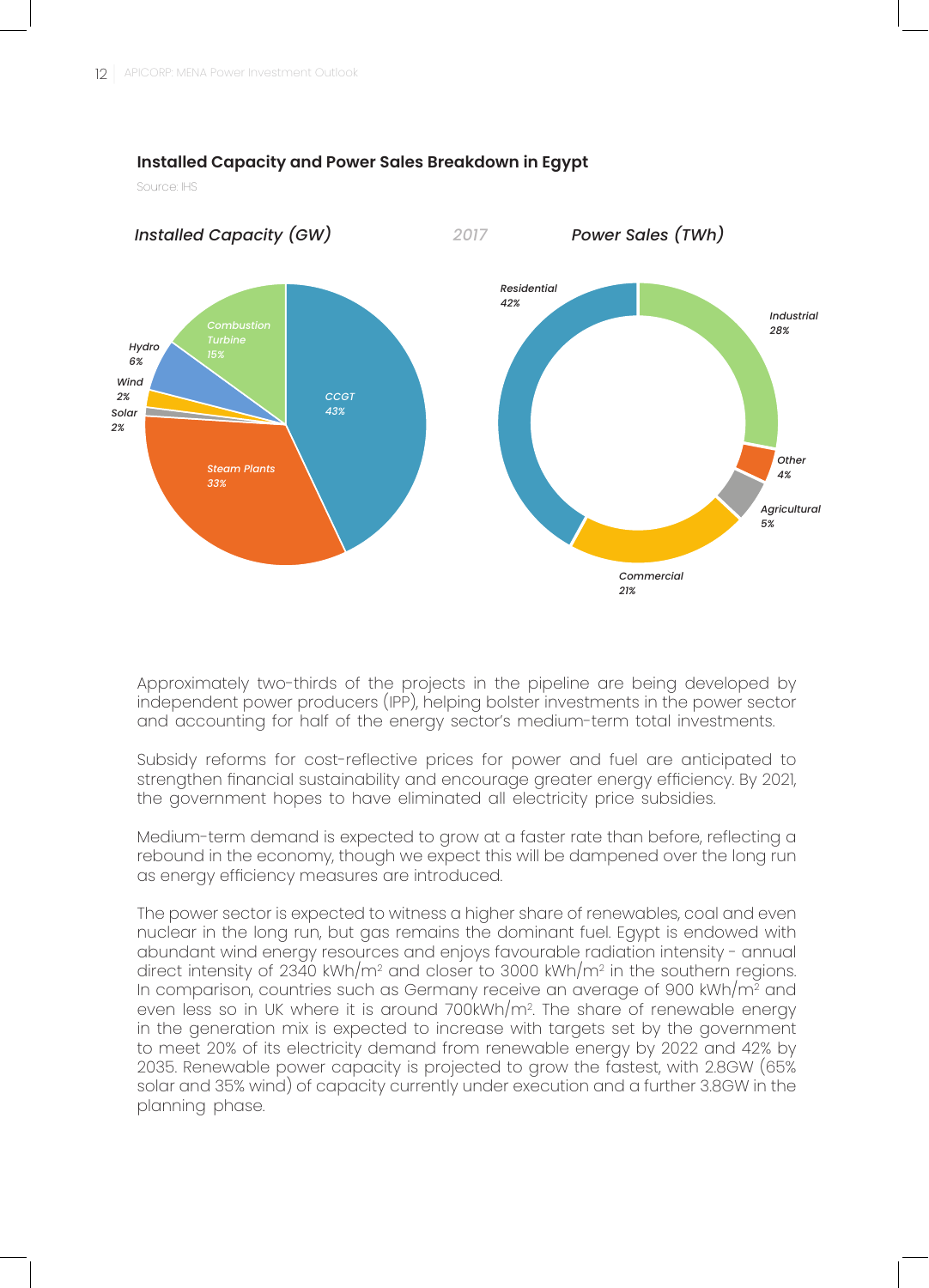#### **Solar and Wind capacities in selected countries**

Source: WBG, Global Solar Atlas, Global Wind Atlas



Egypt's New and Renewable Energy Authority (NREA) is currently running two rounds of its renewable energy programme. Under round one, the aim was to construct 4.3GW at a total cost of USD 7.5 billion. To date, several projects in the south have been completed totalling 215MW and a further 150MW are under execution, including the Benban solar park. However, over 1GW has been cancelled, and delays in implementation will mean the country is likely to achieve only half of its 2023 renewable energy targets.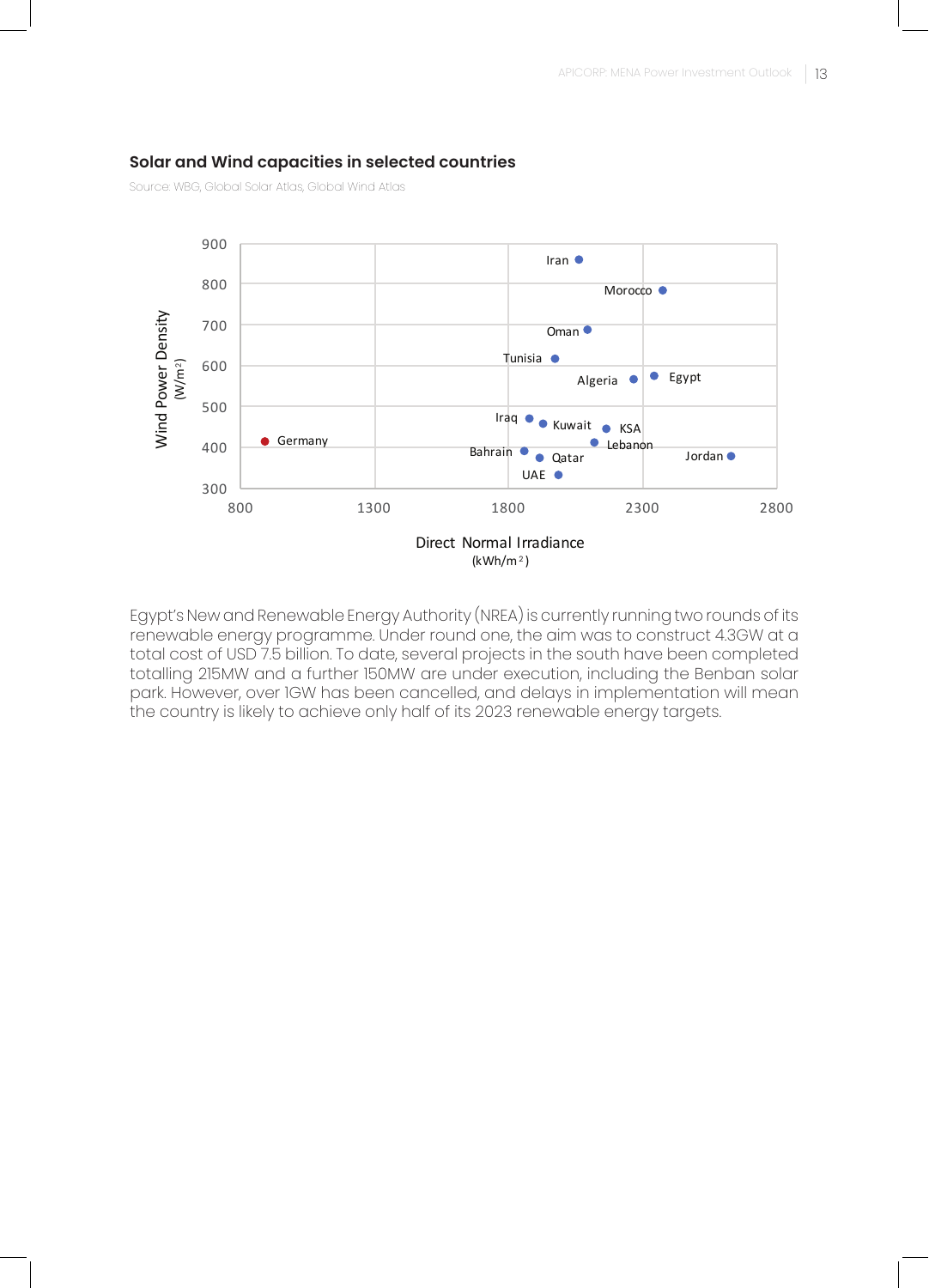Source: IEA, Iraq energy outlook 2019



Post-war catch up: Infrastructure rehabilitation as important as capacity additions

Iraq continues to face a widening gap between demand growth and available generating capacity. Reducing power outages – a regular occurrence in the country – and providing reliable electricity is at the heart of the government's plans, especially following the loss of generation and T&D during the war against ISIS. And even more so, to ensure stability following a wave of protests which occured primarily in the summer periods due to the lack of adequate public services, including water and electricity. As a result, the Ministry of Electricity, ahead of the summer months, is prioritising short-term solutions to address immediate demand concerns. These include mobile power units, small oil generators and increasing the use of High Sulphur Fuel Oil (HSFO).

The exact generating capacity of the country is difficult to assess. The IEA estimates that Iraq's existing available capacity is 16.4GW, only half of the installed nameplate capacity. The investment requirements in the country therefore need to focus as much on fuel provision and rehabilitation of T&D as on installing greenfield generation capacity. Although 4GW were installed between 2014 and 2018 - a more than 30% increase - peak demand has continued to outpace supply. Without significant investment, it is unlikely the country will match peak demand over the next five years, but efforts are underway to close the gap.



### **Technology options to improve electricity supply by time to complete project type**

Notes: T&D = Transmission and distribution. CCGT= combined-cycle gas turbines. PV= photovoltaics. HFO= heavy fuel oil.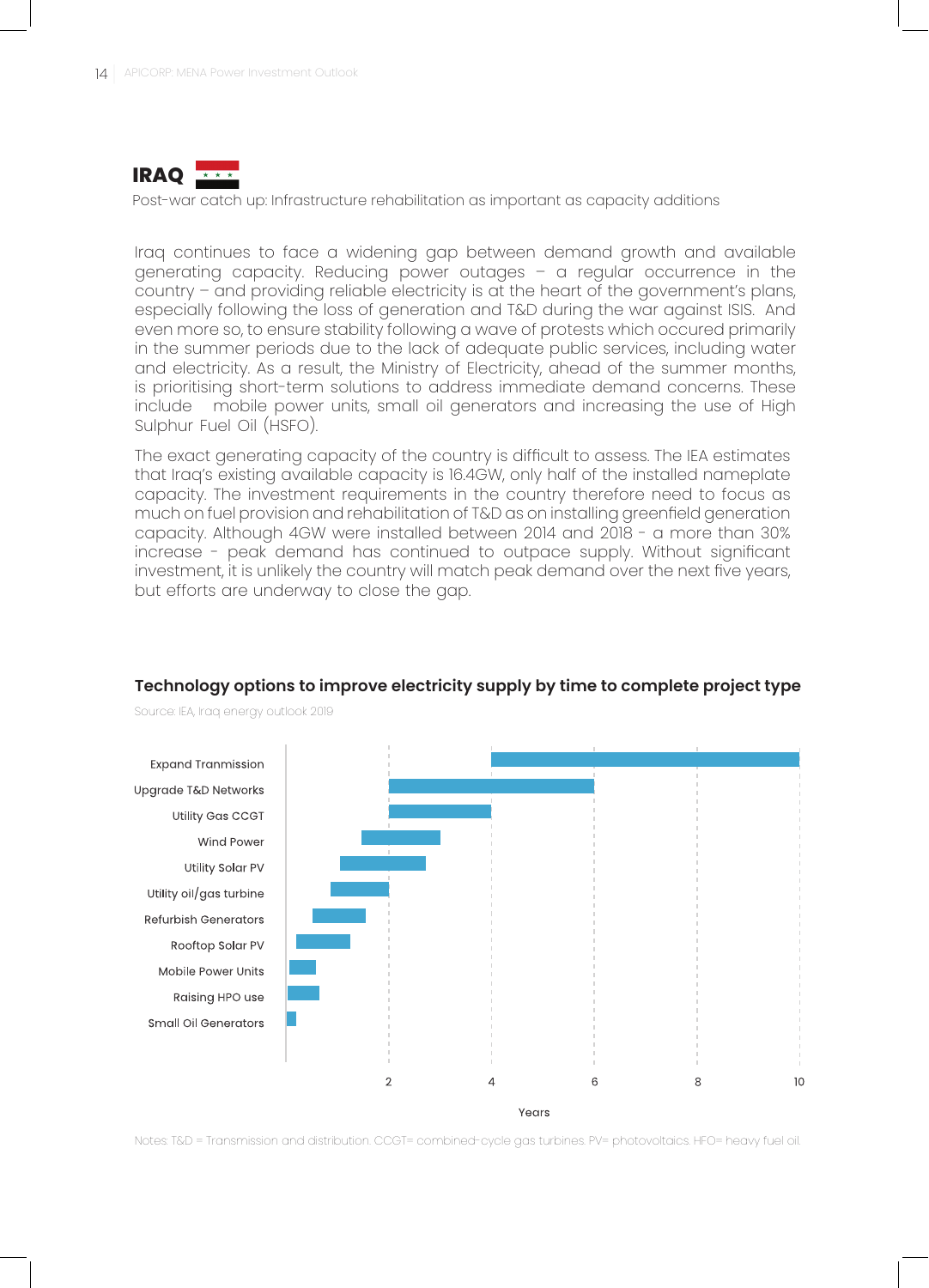

### **Consumer bills and electricity provided from the grid and neighbourhood generation for an upper-middle class household, 2018.**

Source: IEA, Iraq energy outlook 2019

For a given household in Iraq, the grid provides the majority of electricity, but more than *90% of the consumer's electricity bill goes to expensive neighbourhood generation.*

APICORP estimates that Iraq will need to invest USD 21 billion in generation over the next five years to take capacity up to 30GW.

Many projects are underway with 11GW currently under execution, much of which are gas-fired power plants. A further 3GW is at the planning phase, including 2.3GW of solar, wind and hydroelectric capacity. Iraq, like many countries in the region, benefits from favourable wind and solar radiation intensity. The case to deploy renewable energy will not only diversify the existing generation mix and enhance resilience, but more importantly provide distributed generation in remote areas.

Transmission and distribution investments are perhaps even more important, particularly in providing short-term fixes. Technical losses in the country are estimated at 40%, meaning that targeting the infrastructure would ensure that electricity from existing capacity is more efficiently utilised. At the same time, non-technical losses accounted for 20 terawatt hours (TWh), or just under 20% of demand in 2018, an issue that can only be addressed with better metering systems and more information on demand and consumption.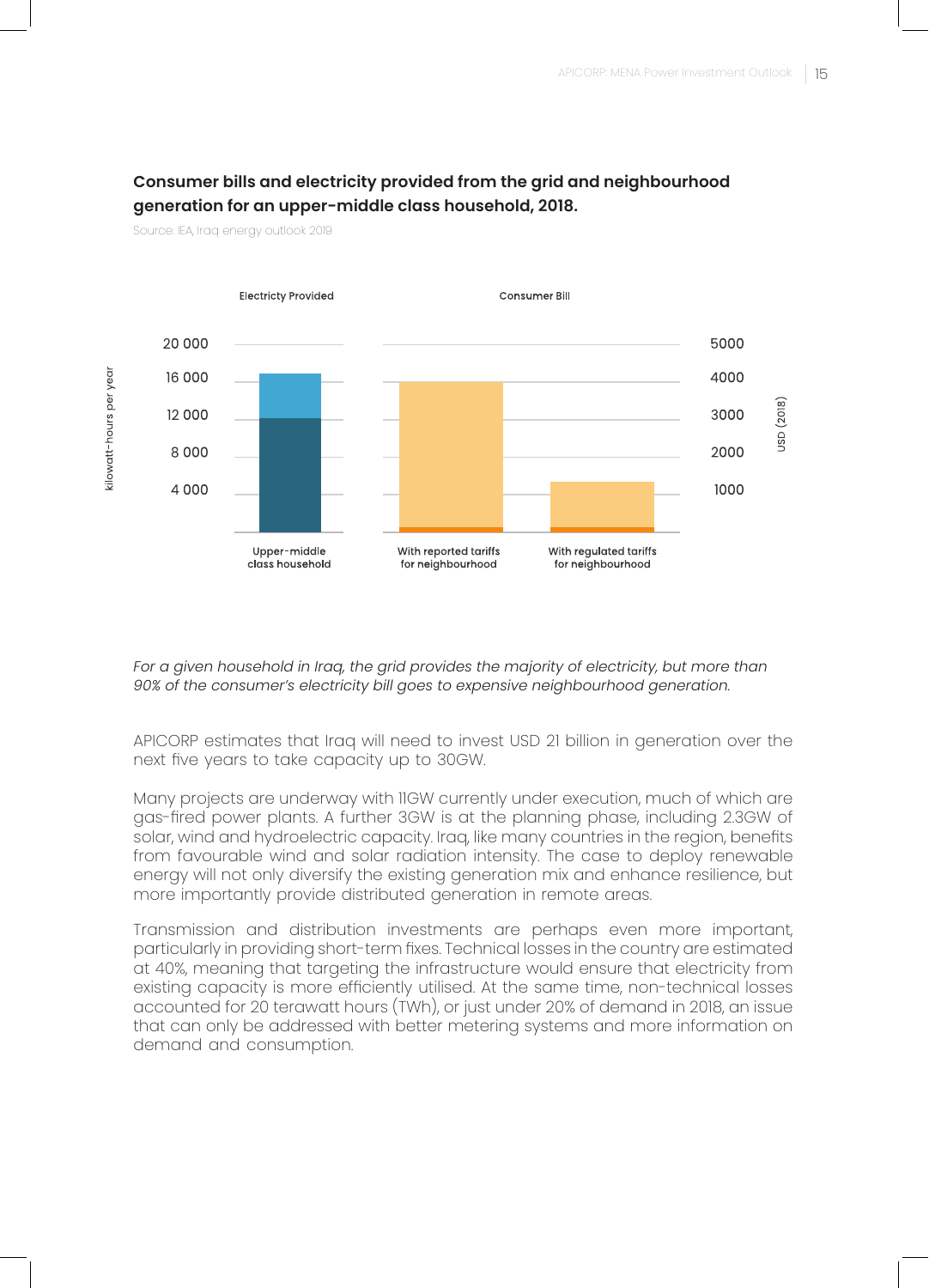A roadmap drawn in 2018 included the addition of 11GW of capacity, a USD 14 billion project. The roadmap is designed to meet the reconstruction goals of Iraq and support the country's economic development. The awardee of the contract is expected to support Iraq in arranging the financing of the projects. The first phase has already been signed for; contracts totalling USD 700 million for the construction of a 500MW gas-fired plant, the upgrade of 40 gas turbines and installation of 13 substations and 34 transformers across Iraq. The long-term plan aims to increase capacity by 50%, provide highly efficient power generation plants, upgrade and rehabilitate the existing fleet and expanding and modernising the T&D network.

Lastly, on the supply side, the provision of adequate fuel for powerplants has been a primary reason behind the gap between installed and available capacity. However, this is changing with a wave of gas-fired plants coming online. Efforts have been made to increase gas output, particularly on capturing flared gas. The Basrah Gas Company (BGC) has been working on reducing flared gas for several years, and Shell – a major shareholder in BGC – recently announced a final investment decision to increase BGC's current capacity by 40%. Having recently achieved a new production level of 1bcf/d, the programme aims to capture flared gas from three major oil fields, Rumaila, West Qurna 1 and Zubair, to use for power generation and the domestic market *(more details will be available in APICORP's upcoming gas investment outlook).*

Iraq is one of the few countries in the world still burning high volumes of oil in the power sector, averaging over 150kb/d between 2015-2017, second only to Saudi Arabia. The plan is to reduce burning high-value oil in generation and substitute with more efficient and less carbon-emitting sources such as gas. The implementation of global regulations such as IMO 2020 will hamper the country's efforts to export high-sulphur fuel oil (HSFO), which accounts for the majority of the 320kb/d of fuel oil it produced in 2018. Thus, the case to continue burning HSFO to increase output might become important again.

To meet these challenges, financing will be critical. However, Iraq's credit rating is rated junk by all the major agencies, the lowest being Caa1 by Moody's in 2017, making it very difficult and expensive to raise funds. The government signed off on a USD 112 billion budget which signalled the highest budget deficit since the fall of Saddam in 2003, and at 50% of GDP, compounding the impact on the country's existing debt. Moreover, the fragile political environment, coupled with risks of instability and a lack of a robust regulatory framework for independent generation, are keeping investors at bay. Without their support, the burden of reconstruction and rehabilitation of the power sector may fall solely on the Iraqi government.

One of the steps the government can undertake is to address the issue of tariff collection. Another concern is to address energy efficiency, smarter consumption and energy conservation. Unless the country introduces carefully planned energy reform policies, demand will continue to rise rapidly over the medium to long term. Last but not least, Baghdad recently invited expressions of interest to develop 7 solar IPPs with a total capacity of 755 MW *(see more details in the next section on private sector).*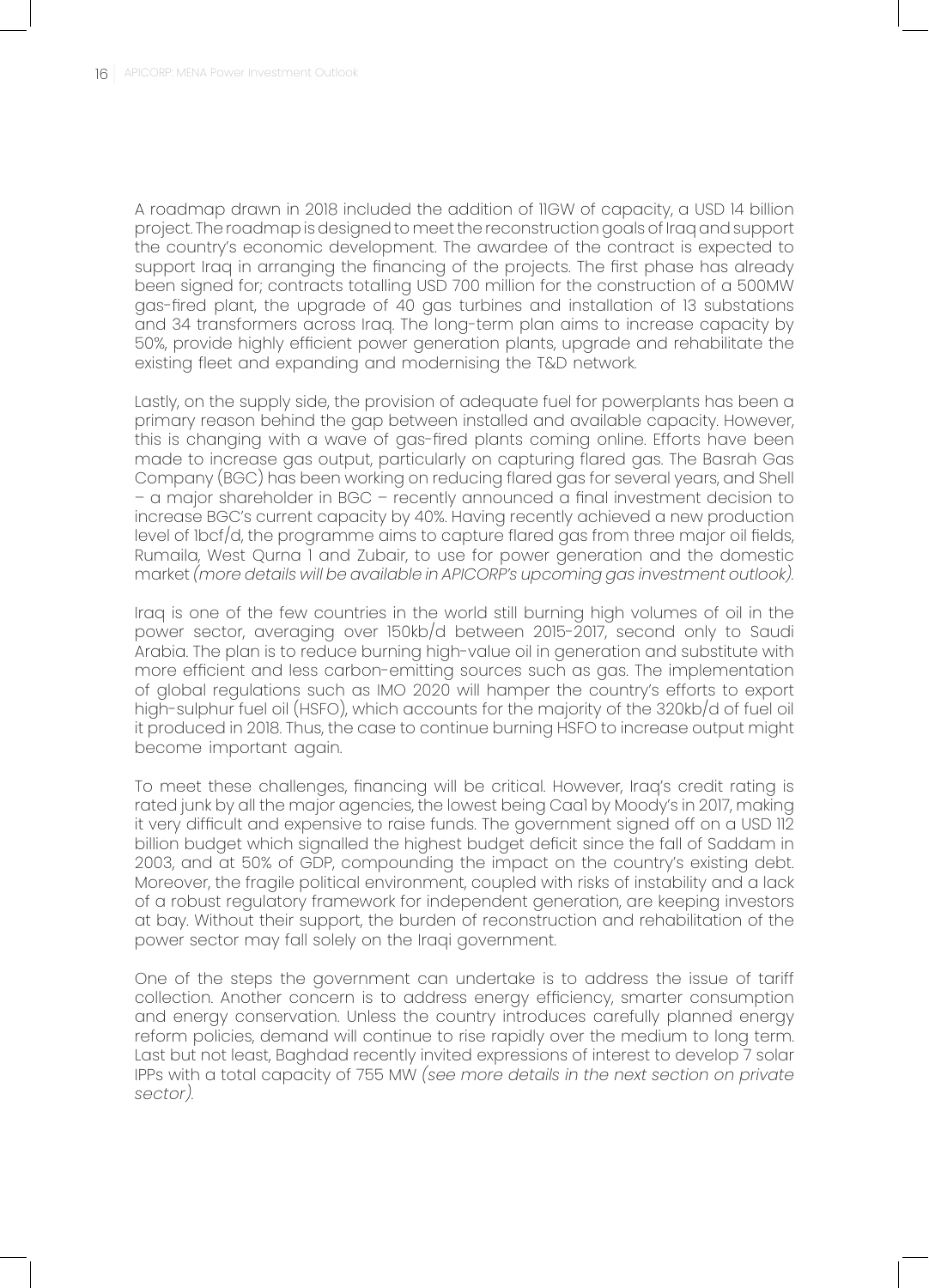# **Private Sector in MENA**

The role of the private sector and financing still largely dependent on sector reforms and government guarantees

A large share of the funding needs in MENA's energy sector will go to the power sector, of which renewables account for a substantial share (34%). Having benefitted from low interest rates, the scale of renewable projects in MENA is relatively large, including for solar PV (e.g. 200 MW phase 2 of Mohammed bin Rashid al Maktoum Solar Park, 1177 MW Noor Abu Dhabi Solar PV, Kahrama's 900 MW PV project in Qatar), even if "small scale solar PV projects could achieve costs that are comparable or lower than largescale projects" (IRENA, 2019).

Typically, highly-leveraged power projects in the region continue to be largely financed based on non-recourse or limited recourse structure, with typical debt-equity ratios in the 60:40 to 80:20 range and even up to 85:15 (very specific cases) for lower risk profile projects backed by strong government payment guarantees.

Consequently, the renewables industry was able to benefit from tailored funding mechanisms. There are several regional examples of this, such as soft mini-perms in Noor Abu Dhabi, green bonds used by Masen in Morocco, and the standardisation and aggregation for seven solar projects in Jordan. These flexible financing mechanisms are a positive and have partly contributed, in addition to auctions and other factors, to the spectacular decrease in generation costs witnessed for solar PV.

#### **Selected large-scale UAE solar project financing details**

Source: APICORP

| Project          | Capacity,<br>Technology | <b>Power Purchase</b><br>Agreement (PPA) | Investment (USD Million) | Conditions                                |
|------------------|-------------------------|------------------------------------------|--------------------------|-------------------------------------------|
|                  |                         |                                          |                          |                                           |
| Shams 1          | 100 MW, CSP             | 25 years                                 |                          | 22 years, 80% debt                        |
| MBRAMSP II       | 200 MW, PV              | 25 years                                 | 326                      | 27 years, 86% debt, avg 180bps over libor |
| <b>MBRAMSPIV</b> | 700 MW CSP<br>250 MW PV | 35 years                                 | 4360                     | 70% debt                                  |
| Noor Abu Dhabi   | 117 MW PV               | 25 years                                 | 870                      | 26 years, 75% debt, +120 bps over libor   |

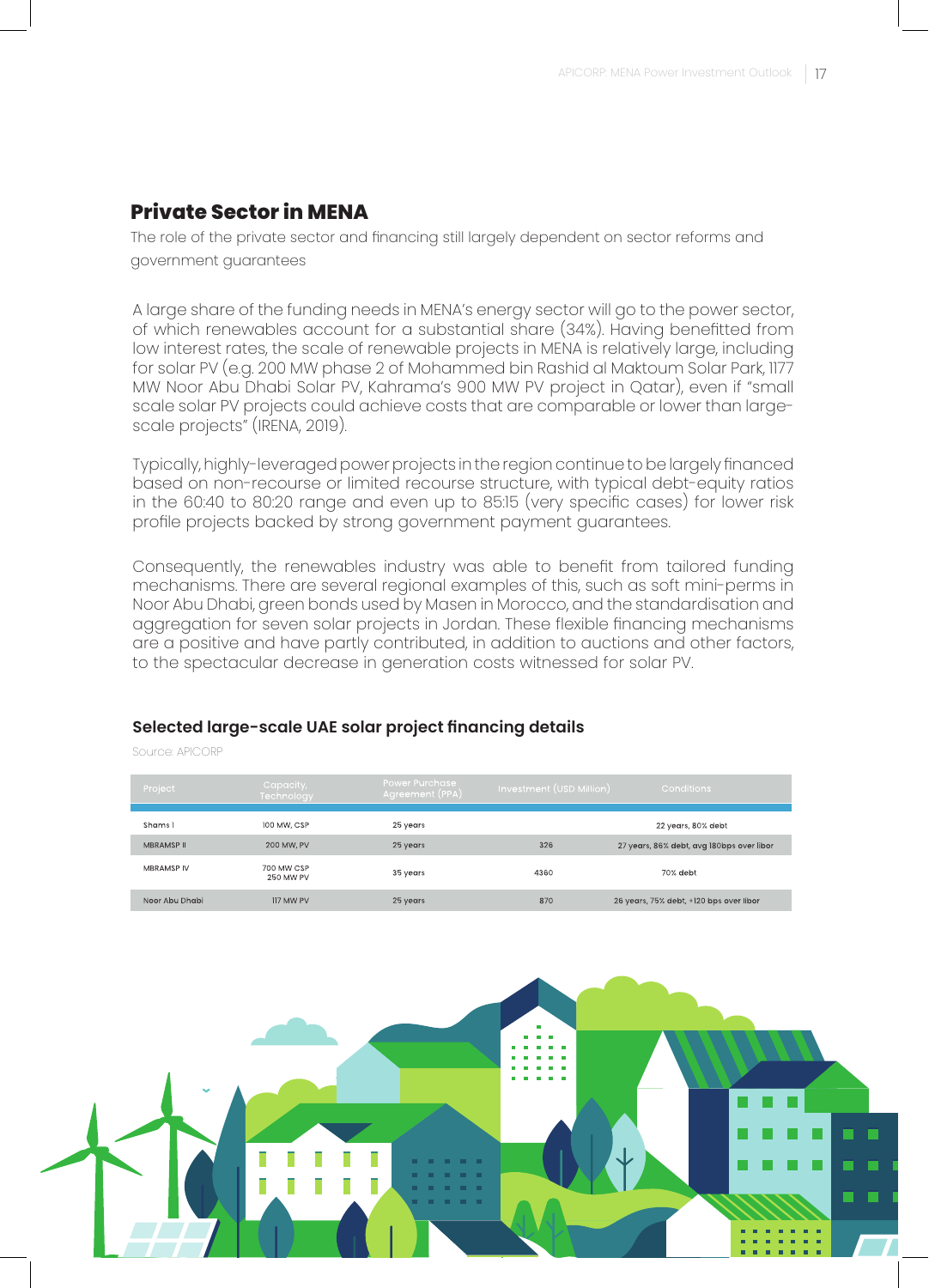While the government remains involved at different phases of the project, even in PPPs, via the feasibility (project development fund), the land acquisition, the guarantees and government support, and through equity subordinated loans, the private sector is critical for risk management (performance, technology, cost efficiency) and for financing.

In all cases, offtake contracts are a key area of lender due diligence, and the fact that MENA countries are at various stages of electricity sector reform, deregulation and unbundling means that offtake risks are widely different. When they want to introduce IPPs, most countries in MENA move towards a Single-Buyer Model (SBM) with the singlebuying entity bearing the offtake risk. For the last ones which were hitherto closed to IPPs, solar might be the vehicle to revive shelved IPP programs.

Iraq is one example where two consecutive IPP programs were shelved, and a handful of IPP contracts were awarded through direct negotiations (limited or no competition). Baghdad has recently invited expressions of interest to develop 7 solar IPPs with a total capacity of 755 MW, under a BOO model - Build, own, Operate - with a Special Purpose Vehicle (SPV) that will sell the power to the Ministry of Electricity (offtaker).

Even if we expect governments and central authorities to continue to remain involved, particularly in central generation and transmission, we notice some forays of private sector into distributed power, through aggregating sites or clusters and leasing (e.g. Yellow Door Energy, in which APICORP is a shareholder, built its business around solar lease performance-based long-term contracts, on Build-Own-Transfer structure).

The capital intensity of the electricity sector, even for renewables given the large scale of the projects undertaken in the region and the relatively large upfront capex, calls for the maintaining of mechanisms to increase investors' confidence (sovereign guarantees, long-term commitments, take-or-pay clauses) with the government as the backbone of these mechanisms.

Even if more restructuring is clearly needed, Instead, APICORP sees the traditional business model being adapted to allow for more private sector involvement in distributed or own generation and a continuation of the Single-Buyer Model for conventional centralised generation where it already exists.

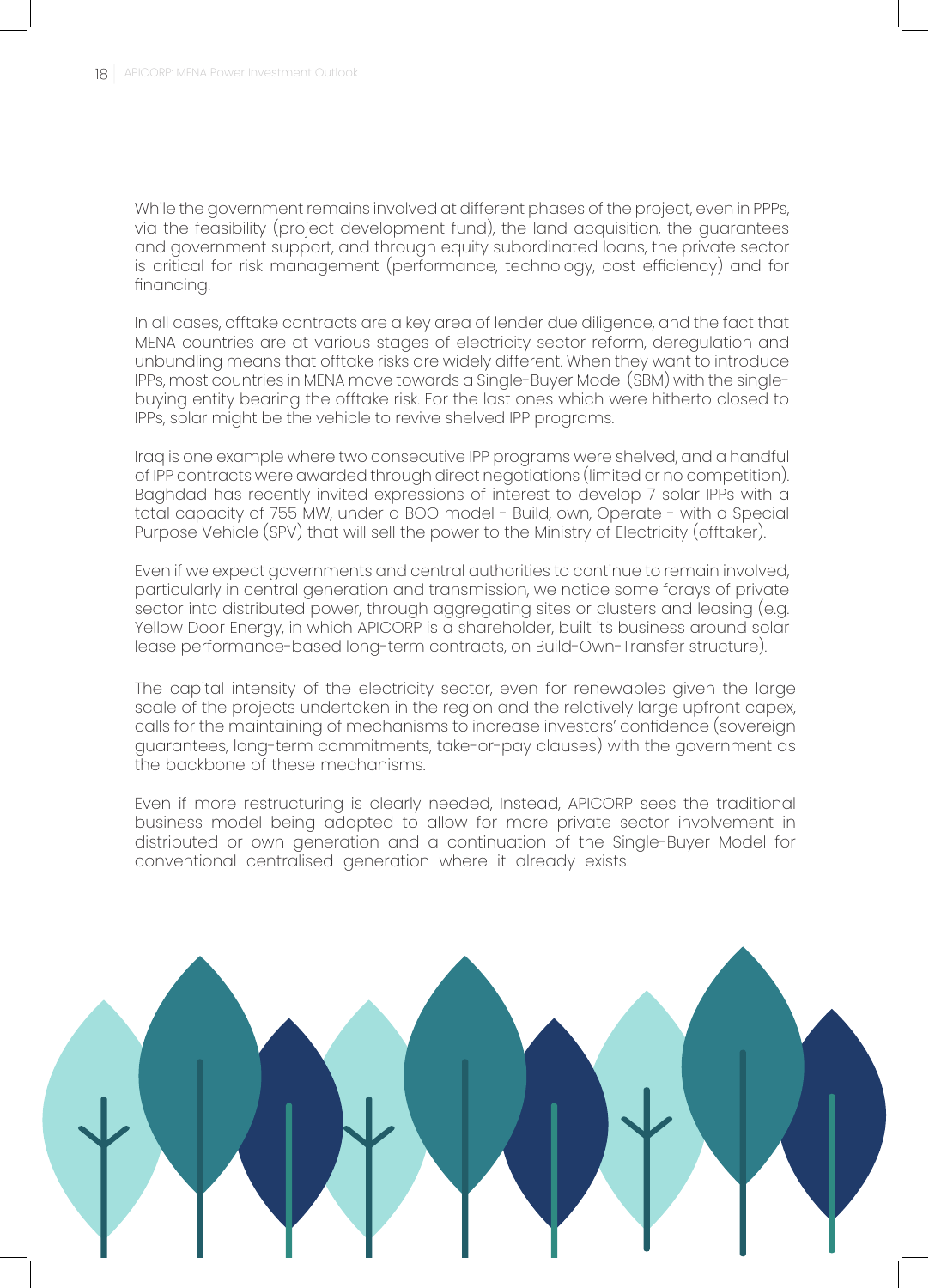### **Renewable Energy**

Support for mechanisms and financing but grid investment and storage yet to be seen

Renewable energy developments in the Arab world have gained momentum in recent years. The main driver behind these developments is the strong support from governments that recognise the urgency of tackling rising demand for energy and are attracted by the declining costs of solar PV. In addition, multilateral development banks (MDBs) and development agencies have played a critical role in financing projects in Egypt, Jordan, and Morocco at a time when international banks were reluctant to invest.

Gas shortages, an increasing reliance on high-value liquids and environmental concerns have also added to the urgency of energy diversification. Equally important, renewables continue to rapidly improve their cost competitiveness against other sources of power generation (Phase IV of the Dubai solar park achieved a record bid of USD 0.073/kWh for 700MW of CSP whilst Abu Dhabi's Sweihan PV project broke the world record with a price of USD 0.024/kWh, having received the lowest bids from Japan's Marubeni and China's JinkoSolar).

To support their renewable sectors, countries have introduced several supporting mechanisms including competitive bidding, feed in tariffs (FiTs), tax exemptions, and power-purchase agreements (PPA), in addition to land and financial incentives.

APICORP estimates that in the next five years, close to USD 350 billion could be invested in the MENA's power sector with renewable energy accounting for 34% of power investment, or 12% of total energy investment. Jordan and certainly Morocco have so far led the region with their renewable initiatives. Morocco's target for renewable energy as a share of total generation is amongst the most ambitious in the world, standing at 42% by 2020. The Noor-Ouarzazate project is the largest Concentrated Solar Power (CSP) complex in the world. With an estimated capacity of 580MW, the project has already helped the country achieve 35% of its energy requirements through renewables.

#### **Renewable Energy Targets Across MENA**

Source: APICORP

| <b>Targets</b><br><b>Targets</b><br>Year<br>Year<br>Algeria<br>22GW<br>4.5GW<br>2020<br>2030<br>Bahrain<br>5%<br>2025<br>10%<br>2035<br>20%<br>2022<br>42%<br>Egypt<br>2035<br>5%<br>2020<br>Iran |      | Short - Term |  | Long-term |      |
|---------------------------------------------------------------------------------------------------------------------------------------------------------------------------------------------------|------|--------------|--|-----------|------|
|                                                                                                                                                                                                   |      |              |  |           |      |
|                                                                                                                                                                                                   |      |              |  |           |      |
|                                                                                                                                                                                                   |      |              |  |           |      |
|                                                                                                                                                                                                   |      |              |  |           |      |
|                                                                                                                                                                                                   |      |              |  |           |      |
|                                                                                                                                                                                                   |      |              |  |           |      |
|                                                                                                                                                                                                   | Iraq |              |  | 10%       | 2028 |
| 9%<br>Jordan<br>8%<br>2020<br>2025                                                                                                                                                                |      |              |  |           |      |
| Kuwait<br>15%<br>2030                                                                                                                                                                             |      |              |  |           |      |
| 12%<br>2020<br>30%<br>Lebanon<br>2030                                                                                                                                                             |      |              |  |           |      |
| 42%<br>52%<br>2020<br>Morocco<br>2030                                                                                                                                                             |      |              |  |           |      |
| 16%<br>2025<br>30%<br>2030<br>Oman                                                                                                                                                                |      |              |  |           |      |
| 2020<br>200-500MW<br>Qatar                                                                                                                                                                        |      |              |  |           |      |
| 58.7GW<br>Saudi Arabia<br>2023<br>2030<br>10%                                                                                                                                                     |      |              |  |           |      |
| 30%<br>Tunisia<br>2030                                                                                                                                                                            |      |              |  |           |      |
| 2030<br>44%<br><b>UAE</b>                                                                                                                                                                         |      |              |  |           |      |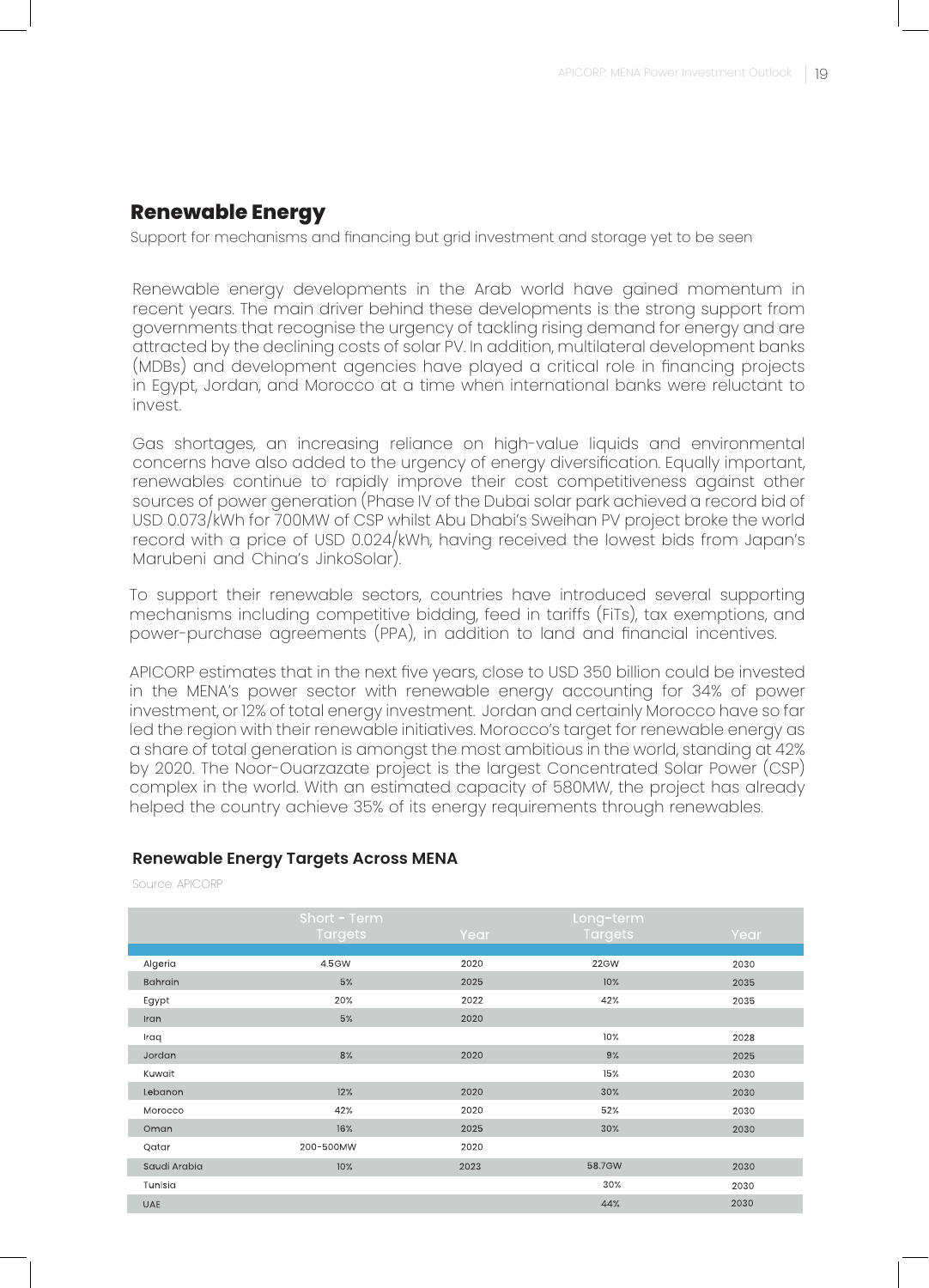In Tunisia, renewable energy is expected to play a bigger role in the country's generation capacity, where it could account for 12% by 2020, and 30% by 2030. The country has recently granted licenses to four European firms (ABO WIND AG, UPC Tunisia Renewables, LUCIA HOLDING and VSB Energies Nouvelles) worth \$134m for the production of 120MW from wind.

For countries facing challenging fiscal conditions, financing has had to be sourced from the private sector or the international community. MDBs and development institutions have played a critical role in the financing of renewable projects in these countries at a time when international banks have been reluctant to enter riskier markets.

The European Bank for Reconstruction and Development (EBRD) and International Finance Corporation (IFC) committed USD 1.6 billion for 27 solar projects in Egypt, having reached financial closure for a 400MW project to be developed by Norway's Scatec Solar.

In Morocco, the 850MW of wind projects currently under construction are being financed by the European Investment Bank and KfW.

 In Jordan, in addition to providing financing solutions, the IFC helped the government address regulatory and sector risks to improve the business environment and attract more investment.

Whilst this has attracted other private sector investment, the role of MDBs and development institutions are likely to remain key in the future. The next phase will be to facilitate funding for grid reinforcement and storage technologies required for massive penetration of renewables.

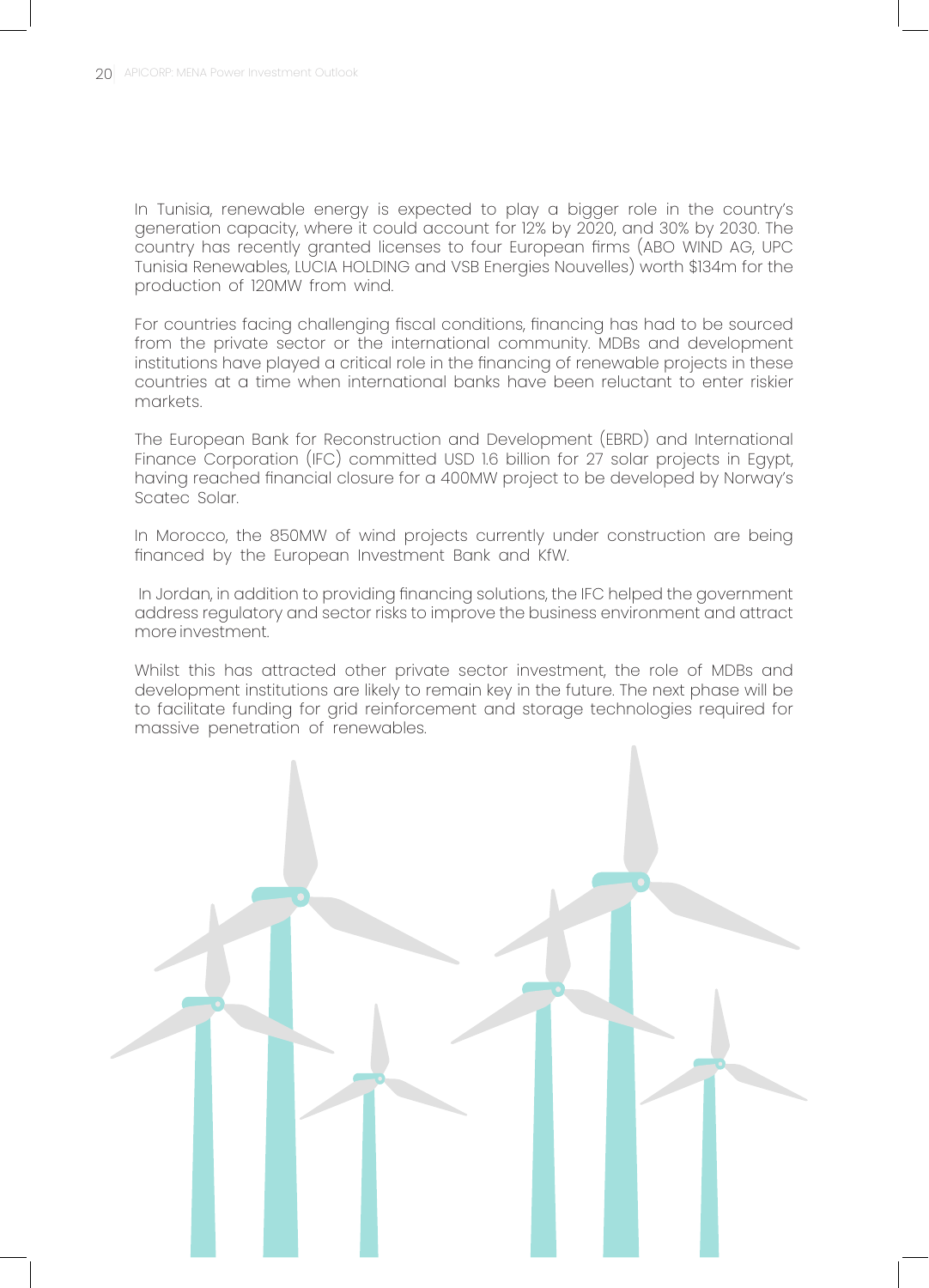#### *Conclusion: USD 209 billion needed but success will be mixed*

While countries in MENA are pushing for investments in the power sector, several challenges and constraints will prove pivotal in the medium term.

Firstly, oil-exporting countries – mainly in the GCC – are reducing expenditure but have also announced that they would go ahead with their power investment plans. Meanwhile, other countries with lower fiscal buffers and competing pressures on their revenues will continue to face political and economic challenges in executing their capacity expansion programmes.

Secondly, the financing of projects continues to be challenging despite some recently successful efforts to attract foreign investment. Political and economic concerns mean investors will be cautious. However, this type of an environment also creates opportunities for private finance and FDI, as regional players are forced to seek external finance.

Thirdly, many countries are accelerating their price reform plans. While these programmes aim to reduce the fiscal burden on governments, they will also put downward pressure on power demand. Already, electricity demand growth in Saudi Arabia has been dramatically revised downwards to 2% in the next five years, following years of growth rates of over 6%. We expect this trend to continue as tariffs potentially increase.

Arab governments are continuing to prioritise critical investments in their power sectors. We estimate that in the period 2019-23, the MENA region will need to invest USD 209 billion in the power sector. But success in implementing key power projects and attracting the necessary investment will vary across the region.

GCC governments are expected to continue to cope well with rising demand, and energy price reform will help temper demand rises. Although GCC governments are running budget deficits and have indicated that government expenditures will be tightened in response to lower oil prices, investment in the power sector remains a priority.

In other countries, the challenge to meet electricity demand is more serious. Countries like Iraq, Yemen, Libya, Lebanon and Syria, exhibit political instability and inadequate investments-despite some recently successful efforts to attract investments. On the positive side, despite some recently successful efforts to attract in the Maghreb region, renewable energy projects will continue to be at the forefront of long-term government plans to diversify generation capacity.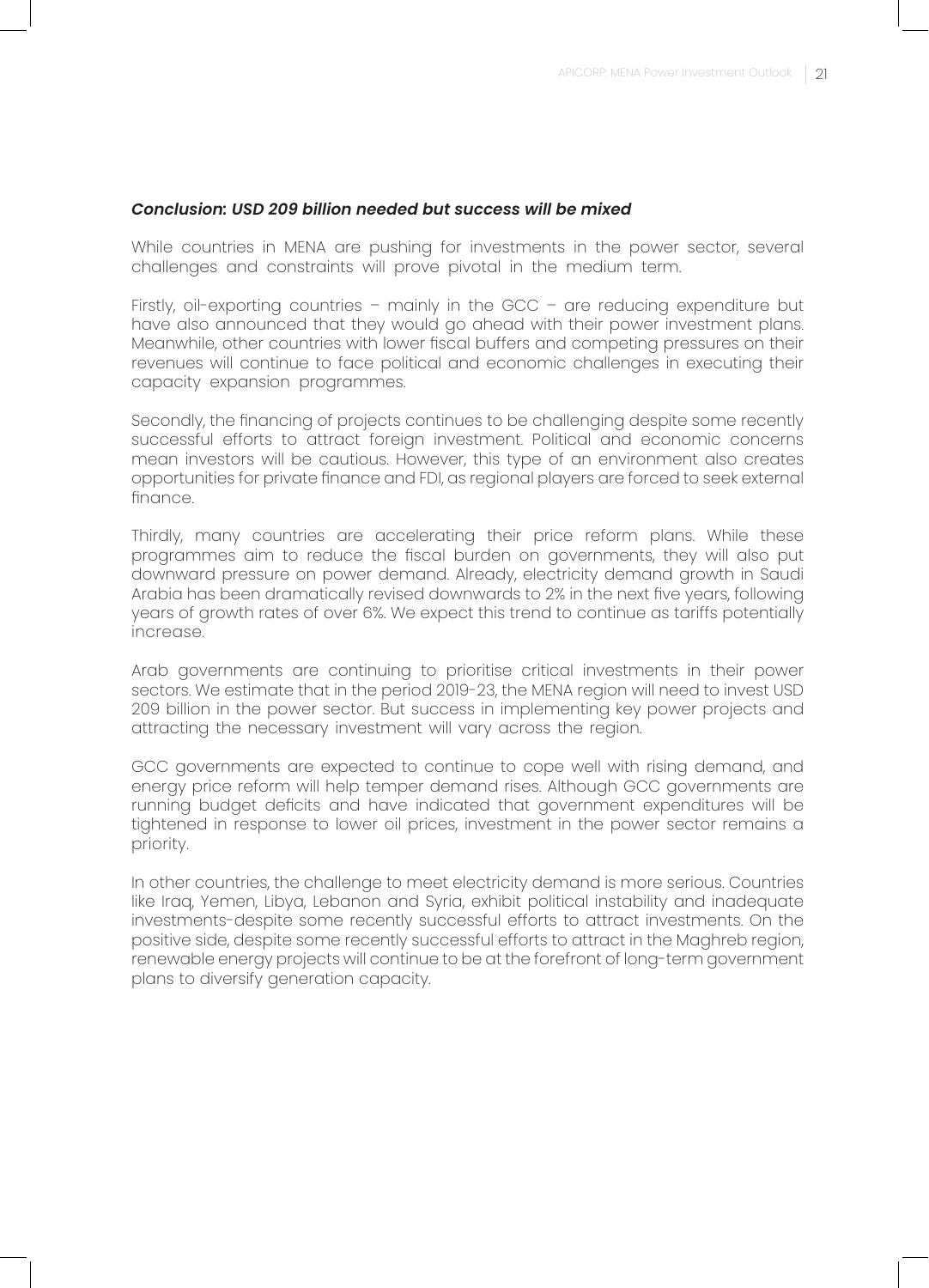22 APICORP: MENA Power Investment Outlook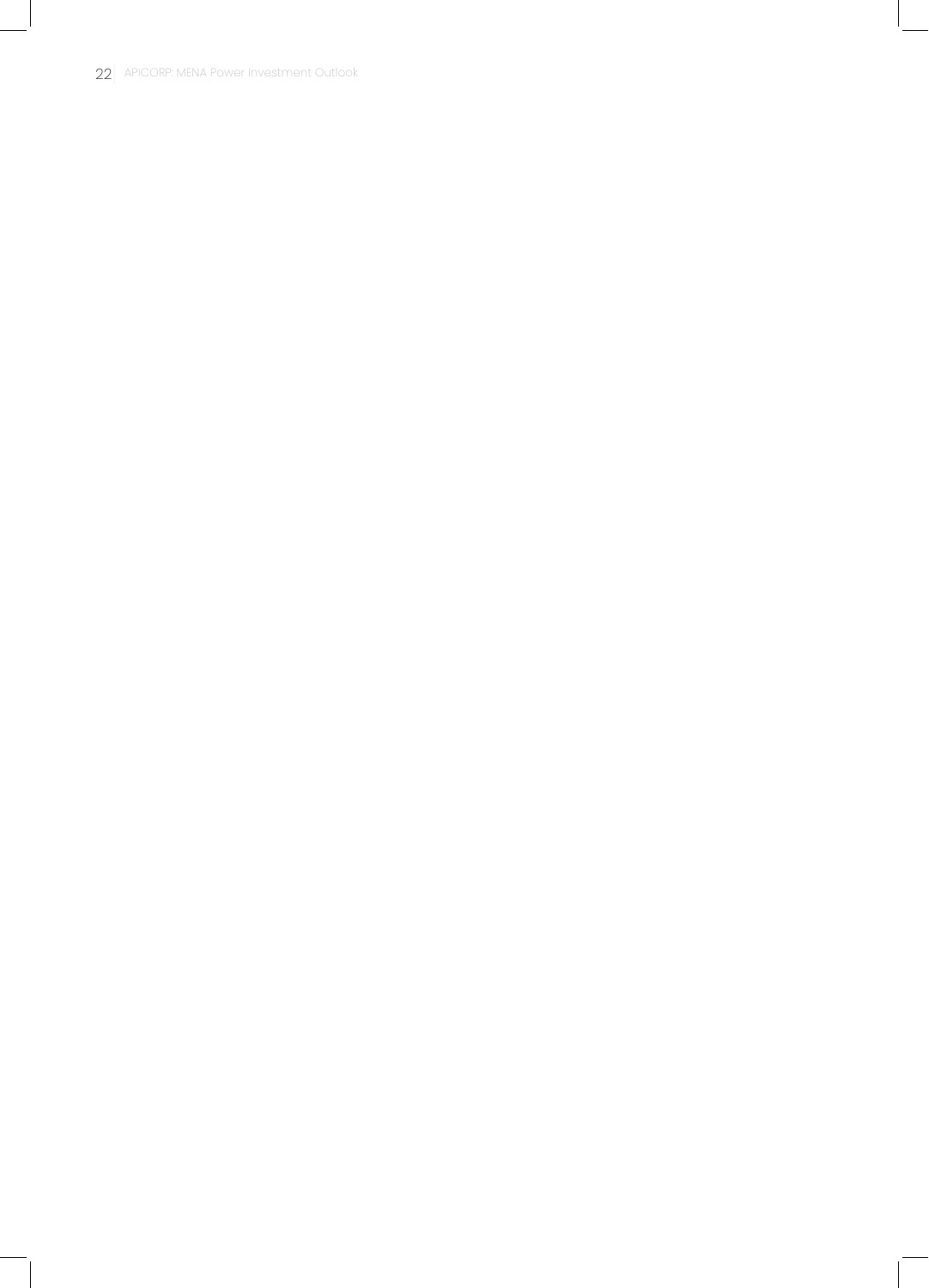APICORP: MENA Power Investment Outlook | 23